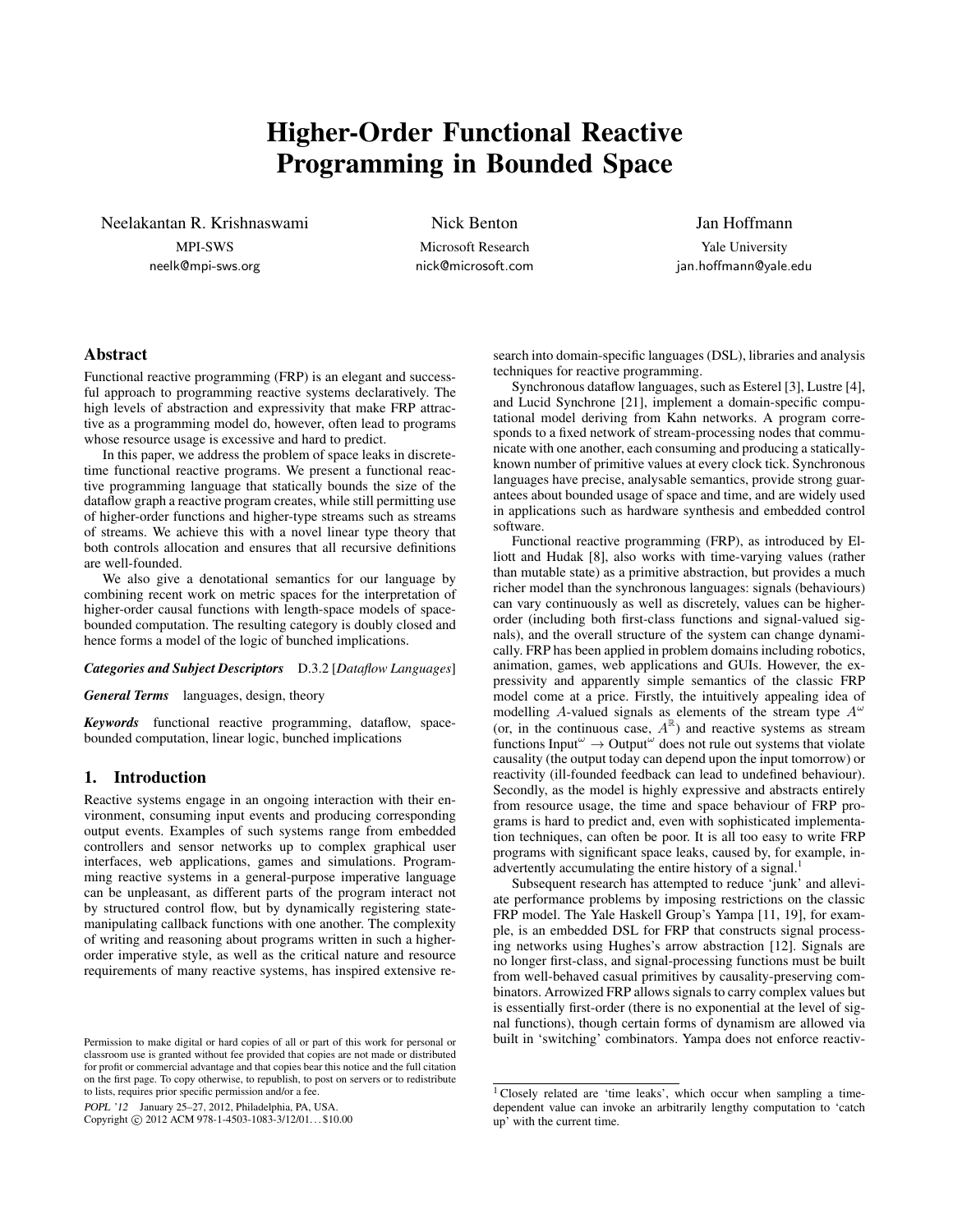ity or provide resource guarantees but, empirically at least, makes certain kinds of leaks less likely.

Krishnaswami and Benton [13] recently described a semantic model for higher-order, discrete-time functional reactive programs based on ultrametric spaces, identifying causal functions with nonexpansive maps and interpreting well-founded feedback via Banach's fixpoint theorem. They gave an associated language, featuring a Nakano-style [18] temporal modality for well-founded recursion, and showed the correctness of an implementation using an imperatively-updated dataflow graph. This implementation is much more efficient than directly running the functional semantics, but nothing prevents the dataflow graph from growing unboundedly as a program executes, leading to undesirable space leaks. In this paper, we solve the problem of such leaks by extending the ultrametric approach to FRP with linearly-typed resources that represent the permission to perform heap-allocation, following the pattern of Hofmann's work [9, 10] on non-size-increasing computation.

We give a denotational model for bounded higher-order reactive programming in terms of 'complete ultrametric length spaces', which carry both an ultrametric distance measure and a size function. Maps between such spaces must be non-expansive and nonsize-increasing. Intuitively, the metric is used to enforce good temporal behaviour (causality and productivity of recursive definitions), whilst the size measure enforces good spatial behaviour, bounding the number of cells in the dataflow graph. The category of complete ultrametric length spaces is doubly-closed, forming a model of the logic of bunched implications [20] and exposing a (perhaps) surprising connection between the type theory of stream programming and separation logic.

We define a term language, with a rather novel type theory, that corresponds to our model and allows us to write bounded reactive programs. Judgements are all time-indexed, with the successor operation on times internalized in a modality  $\bullet A$ . Terms are typed in three contexts, one carrying linear (actually affine) resources of type  $\Diamond$ , giving permission to allocate; one binding pure, resourcefree variables; and one binding potentially resourceful variables. Resource-freedom is internalized via a !A modality, in the style of linear logic. We give the language an interesting staged operational semantics, which separates the normalizing reduction that takes place within each time step from the transitions that take place when the clock advances, and show that this is soundly modelled in the denotational semantics. The operational semantics uses terms of the language itself to encode the heap context within which evaluation takes place.

We also give a number of examples in our language that illustrate properties of the model and the applicability of our approach, showing that one can work with recursively-defined higher-order functions and streams in a natural way while still ensuring causality, productivity and bounded space usage.

To improve readability, we invert the 'logical' order of presentation: Section 2 gives an informal account of the language that suffices for presenting some of the motivating examples. Section 3 formally defines the language and the type system. We then, in Section 4, define the operational semantics and, in Section 5 and 6, present the details of the denotational model. Finally, in Section 7, we discuss our work and relate it to existing research.

## 2. Programming Language

The language is essentially a simply-typed  $\lambda$ -calculus with a type constructor S(−) for infinite streams, extended with three nonstandard notions: delay types, resource types, and pure types. We treat streams as much as possible as mathematical sequences, but want to ensure that we can also interpret them as the successive values of signals generated by implementable clocked systems. Thus a definition (in a generic functional syntax for now)



Figure 1. Memory Usage of Streams

 $nats$  :  $\mathbb{N} \rightarrow \mathsf{S}(\mathbb{N})$ *nats*  $n = \cos(n, nats(n+1))$ 

denotes a parameterised infinite stream but can also be understood as a stateful process ticking out successive natural numbers as time advances. It is necessary to restrict recursive definitions to ensure that signals are well-defined at all times. The recursion above is clearly *guarded*: the recursive call to nats only occurs underneath a cons constructor, so successively unfolding the stream at each clock tick is productive. That is, we always discover at least one new cons constructor which we can examine to find the head and the tail of the stream at the current time.

However, simple syntactic guardedness checks (used by languages as varied as Lucid Synchrone, Agda and Coq) do not integrate well with higher-order. For example, one might want a stream functional that abstracts over the constructor:

*higher\_order*  $f v = f(v, higher-order f (v + 1))$ 

The guardedness of *higher\_order* now depends on the definition of  $f$ , which is an unknown parameter. As in our earlier work [13], we instead use a *next-step* modality •A to track the times at which values are available in their types.

A value of type  $\bullet$  A is a computation that will yield a value of type A when executed on the *next* clock tick. The tail function has type tail :  $S(A) \rightarrow \bullet S(A)$ , expressing that the tail of a stream only becomes available in the future. Similarly the type of cons is refined to cons :  $A \times \bullet S(A) \rightarrow S(A)$ , capturing that streams are constructed from a value today and a stream tomorrow. By giving the fixed point combinator the type  $\operatorname{fix}: (\bullet A \to A) \to \overline{A}$ , we ensure that all recursive definitions are well-founded without restricting their syntactic form.

If we care about space usage, however, this use of types to track guardedness still admits too many programs. The problem is to limit the amount of data that must be buffered to carry it from one time tick to the next. In the case of *nats* above, it is clear that the current state of the counting process can always be held in a single natural number. But consider a similar definition at a higher type:

*constantly*  $\text{Leak}$  :  $S(A) \rightarrow S(S(A))$  $\cos$ *constantly*  $\angle$ *leak xs* =  $\cos$ *(xs, constantly*  $\angle$ *leak xs)* 

The call *constantly leak xs* yields a stream of streams which is constantly *xs*. This is a perfectly well-founded functional definition but, as a stateful process, requires the whole accumulated history of *xs* to be buffered so it can be pushed forward on each time step.

Figure 1 shows the evolution of a stream as time passes. The gray nodes denote the nodes already produced, the doubly-circled nodes show the current value of the head of the stream, and the white nodes mark the elements yet to be produced. At each time step, one node moves into the past (becomes gray), and the current head advances one step farther into the stream.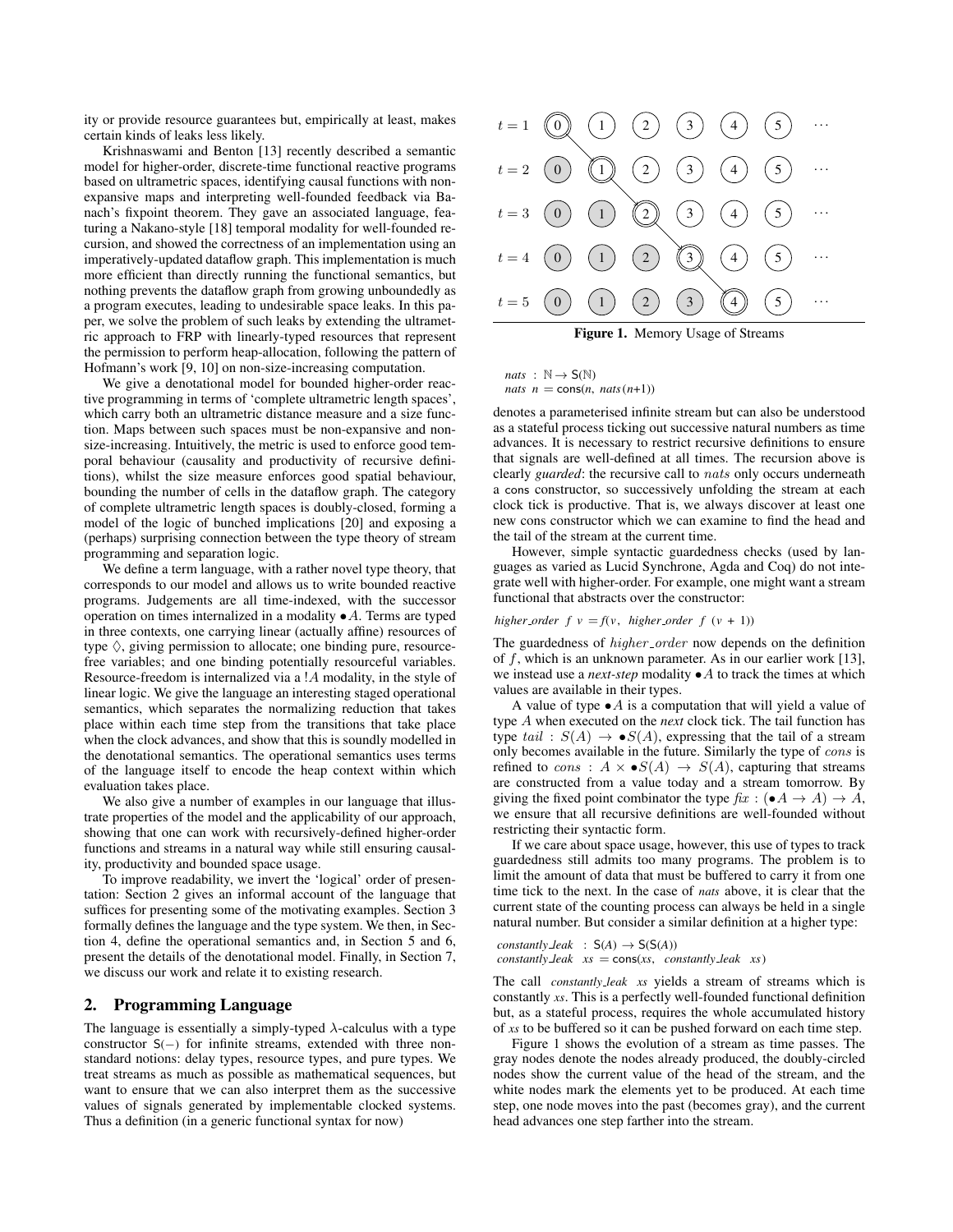As *constantly leak xs* retains a reference to its argument, it needs to buffer all of the gray nodes to correctly enumerate the elements of the streams to be produced in future. Running *constantly leak xs* for *n* time steps thus requires  $O(n)$  space, which is unreasonable. To see this more clearly, consider the following function:

 $f : S(A) \rightarrow S(S(A)) \rightarrow \mathbb{N} \rightarrow \mathbb{N} \rightarrow S(A)$  $f$  *xs* yss  $n$   $m =$ let  $(x, xs') =$  (head *xs*, tail *xs*) in let  $(ys, yss') = (head yss, tail yss)$  in if  $n = 0$  then cons(*x*, *f* (head *yss*') *yss*'  $m(m+1)$ ) else cons(*x*, *f xs*' *yss*' (*n*−1) *m*)

 $diag : S(A) \rightarrow S(A)$  $diag xs = f xs (constantly\_leak xs) 0 1$ 

Now, *diag* (*nats* 0) yields (0, 0, 1, 0, 1, 2, 0, 1, 2, 3, . . .), enumerating the prefixes of *nats* 0. As each prefix appears infinitely often, the whole history of the initial stream must be saved as the program executes. There are definitions with the same type as *constantly leak* that *can* be implemented in constant space:

```
tails :: S(A) \rightarrow S(S(A))tails xs = cons(xs, tails (tail xs))
```
Since *tails* returns the successive tails of its stream argument, we do not need to remember gray nodes (see Figure 1), and hence can implement the function without any buffering. Substituting *tails* for *constantly leak* turns *diag* into the (space-efficient) identity.

To account for the memory usage associated with creating and buffering stream data, we adapt a variant of the linear (affine) *resource types* of Hofmann's LFPL [9, 10]. The type  $\Diamond$  represents a permission to create one new stream; the tensor product  $R \otimes S$ is the permission to do both  $R$  and  $S$ ; and the linear function space  $R \sim A$  builds an A, consuming the resources in R. We further refine the construction of streams of type S(A) to take *three* arguments using the syntactic form  $\cos(u, e, u', e')$ . The term  $u : \Diamond$  is a permission to allocate a cons cell and the term  $e : A$  is the head of the stream. The tail,  $e' : \bullet S(A)$ , is defined in scope of the variable  $u'$ , which re-binds the allocation permission that will be freed up on the next time step.

We still permit sharing of stream values without restriction since dataflow programs gain efficiency precisely from the ability to share. Therefore, we also support a context of unrestricted variables and an intuitionistic<sup>2</sup> function space  $A \rightarrow B$ . (Hofmann's original language featured a strictly linear type discipline.) Function closures can also need buffering if they capture streams in their environment, so it is useful to introduce the type constructor !A, which classifies those A-values that need no buffering and may be freely carried forward in time.

## 2.1 Examples

Our language makes the intuition of bounded resource consumption explicit, while remaining close to standard functional programming style. We begin with the definition of two classic stream functions, nats and fib, in our language:

```
nats : !\mathbb{N} \rightarrow \Diamond \multimap S(\mathbb{N})nats = fix \; loop : \; !\mathbb{N} \rightarrow \Diamond \multimap S(!\mathbb{N})\lambda x u. let \lambda n = x in cons(u, \lambda n, u'. loop \lambda (n+1) u')
fibs : !\mathbb{N} \rightarrow \mathbb{N} \rightarrow \Diamond \multimap S(\mathbb{N})fibs = fix \; loop : !N \rightarrow !N \rightarrow \diamond \neg S(!N).λ x y u.
                   let !n = x in
                    let !m = v in
                   cons(u, !n, u '. loop !m !(n+m) u')
```
The function *nats* differs from the standard definition in two ways. First, we include an extra resource argument of type  $\Diamond$ , which contains a permission used as the extra argument to the cons operator. Furthermore, we require the argument of the function to be of the modal type  $\mathbb{N}$ . Since the variable *n* is used in both the head and the tail of the cons-expression, we need to know that  $n$  can be used at different times without requiring additional space usage. This is exactly what the type  $!A$  allows: an expression let  $!a = a'$  in ... binds the modal value  $a'$  to a variable  $\overline{a}$  which can be used at any current or future time. The introduction form  $!e$  for  $!A$  constructs a value of type A, which may only mention resource-free variables. The definition of the function *fibs* is similar.

Similarly, we give the definition of the *constant* function, which returns a constant stream of values.

*constant* :  $!A \rightarrow \Diamond \neg \circ S(!A)$  $constant = fix \; loop : !A \rightarrow \Diamond \neg \circ S(!A).$  $\lambda a' u$ . let  $!a = a'$  in cons(*u*, *a*, *v*. *loop*  $!a$ *v*)

The modal type !A in the typing of *constant* prevents one defining *constantly leak* in terms of *constant*, since stream values are never resource-free (as cons-expressions include a resource argument).

However, we can still define functions constructing higher-order streams, so long as space usage is bounded. In this, we improve upon much previous work on efficient implementations of FRP. An example is the *tails* function that we described earlier; in our language, this is programmed as follows:

*tails* : S(A) 
$$
\rightarrow \Diamond \neg \circ S(S(A))
$$
  
\n*tails* =  
\n fix *tails* : S(A)  $\rightarrow \Diamond \neg \circ S(S(A))$ .  
\n $\lambda$  *xs u*.  
\n let *xs*' = tail (*xs*) in  
\n cons(*u*, *xs*, *u*'. *tails xs' u*')

Higher type streams also let us *define* many of the switching combinators of FRP libraries, without having to build them in as primitive operations. For example:

```
switch : S(bool) \rightarrow S(S(A)) \rightarrow \Diamond \rightarrow S(A)switch =
  let loon =fix loop : S(bool) \rightarrow S(S(A)) \rightarrow S(A) \rightarrow \Diamond \neg \circ S(A).
       λ bs xss current u.
          let yss = \text{tail}(xss) in
           let bs' = \text{tail}(bs) in
          if head(bs) then
             let zs = \text{tail}(\text{head} xss) in
             cons(u, head(head xss), u '. loop bs' yss zs u')
          else
             let zs = \text{tail}( \text{ current}) in
             cons(u, head(current ), u '. loop bs' yss zs u')
    in λ bs xss u. loop bs xss (head xss) u
```
The function switch takes a stream of boolean events and a stream of streams. It then yields the elements of the head of the stream of streams until the boolean stream yields true, at which point it starts generating the elements of the current stream from the stream of streams. In this way, it is easy to go beyond simple static dataflow programs, without having to contort programs to fit a fixed set of combinators.

However, with the full resources of a higher-order programming language available, it is often convenient to define programs in terms of familiar stream functionals such as map.

 $map:$   $!(A \rightarrow B) \rightarrow S(A) \rightarrow \Diamond \rightarrow S(B)$  $map h =$  $let$   $!f = h$  in fix  $loop : S(A) \rightarrow \Diamond \neg \circ S(B)$ . λ *xs u*. let  $ys = tail xs$  in cons $(u, f$  (head *xs*),  $u'$ . *loop ys*  $u'$ )

<sup>&</sup>lt;sup>2</sup> We do *not* decompose the intuitionistic function space as  $!A \rightarrow B$ .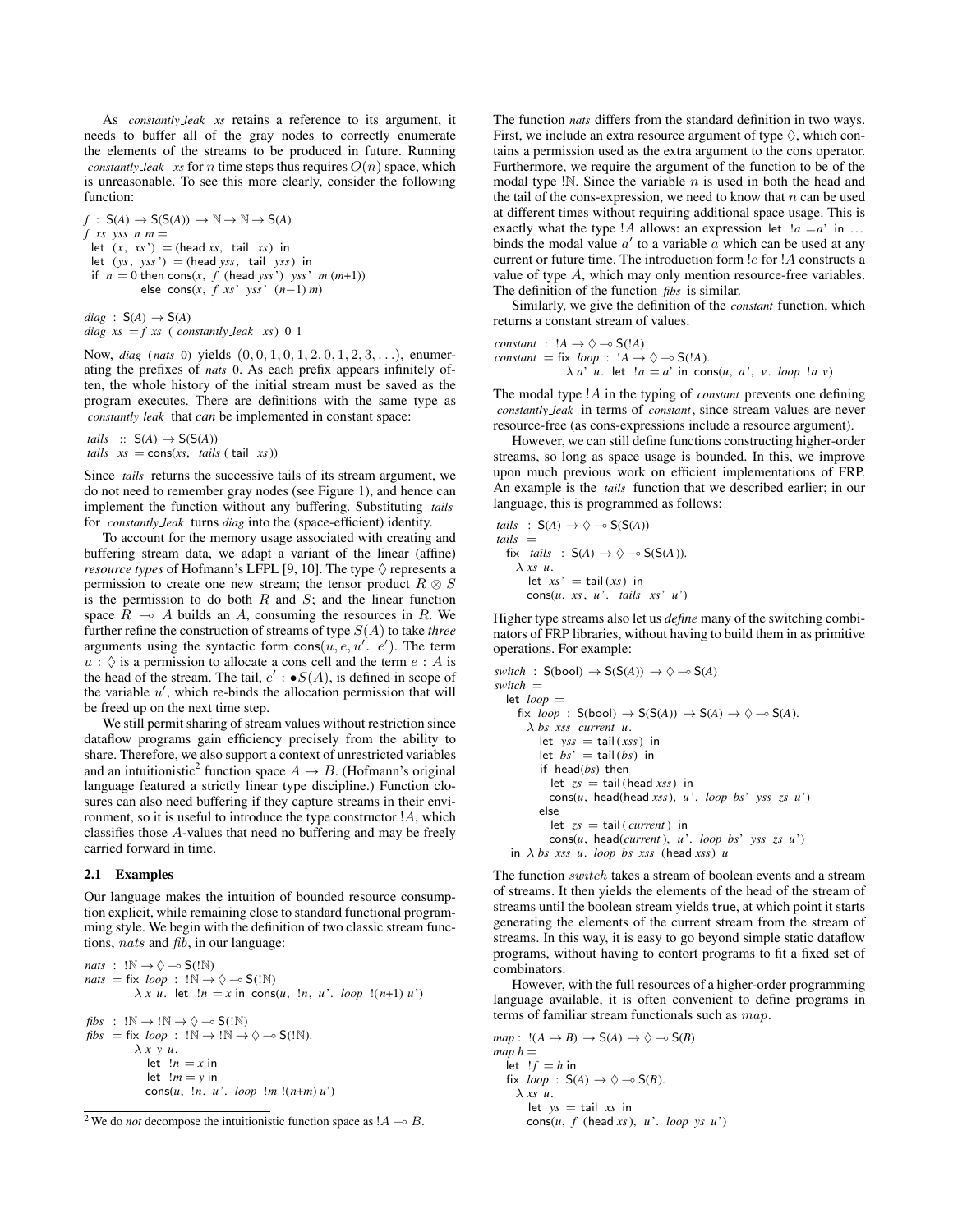This function illustrates a common pattern of higher-order programming in our language. We often wish to use functional arguments at many different times: in this case, we want to apply the argument to each element of the input stream. Therefore, the functional arguments in higher-order functions often need to be under the time-independence modality  $!(A \rightarrow B)$ .

The *unfold* function provides another nice example of higherorder programming:

$$
unfold: \quad !(X \to A \times \bullet X) \to X \to \Diamond \multimap S(A) =
$$
\n
$$
unfold \quad h =
$$
\n
$$
let \quad !f = h \text{ in}
$$
\n
$$
fix \quad loop: X \to \Diamond \multimap S(A).
$$
\n
$$
\lambda x u.
$$
\n
$$
let \quad (a, d) = f(x) \text{ in}
$$
\n
$$
let \bullet x^* = d \text{ in}
$$
\n
$$
cons(u, a, v. \quad loop \quad x^* v)
$$

Using unfold, one can directly translate deterministic state machines into stream programs, passing in the state transformer function and the initial state as the arguments. This function is also the first example with the delay modality — our state transformer takes a state, and returns a value and the state to use on the *next* timestep. The elimination form let  $\bullet$ *y* = *e* in ... takes an expression of type  $\bullet$  A and binds it to a variable y of type A, one tick in the future. This lets us use it in the third argument to cons, since the tail of a stream is also an expression one tick in the future.

Next, we illustrate the importance of being able to use streams intuitionistically, even as we track resources linearly.

$$
zip : S(A) \times S(B) \rightarrow \Diamond \neg S(A \times B)
$$
  
\n
$$
zip =
$$
  
\nfix zip : S(A) × S(B) \rightarrow \Diamond \neg S(A \times B).  
\n
$$
\lambda (xs, ys) u.
$$
  
\nlet xs' = tail(xs) in  
\nlet ys' = tail(sys) in  
\ncons(u, (head xs, head ys), v. zip (xs', ys') v)  
\nsum : S(N) × S(N) → (∇ ∞ ∨ ∼ S(N) =  
\n
$$
\lambda (xs, ys) (u, v). map !+ (zip (xs, ys) u) v
$$

 $double : S(N) \rightarrow (\Diamond \otimes \Diamond) \rightarrow S(N)$ *double ns*  $(u, v) = \text{sum}(ns, ns)$   $(u, v)$ 

We first define the function *zip*, which takes two streams and returns a stream of pairs, and the function sum, which takes two streams of natural numbers and pointwise sums their elements. These two functions are then used to define *double*, which takes a stream of numbers and returns a new stream of elements each of which is twice the size of the input. Note that double works by passing the sum function the *same* stream in both arguments, decisively violating linearity.

The map and zip functions (together with unzip, which we do not define here) witness that  $S(\cdot)$  is a Cartesian functor. We can also define maps illustrating other semantic properties of streams.

```
cokleisli : !(S(A) \rightarrow B) \rightarrow S(A) \rightarrow \Diamond \neg \circ S(B)cokleisli g =
  let !f = g in
  fix loop : S(A) \rightarrow \Diamond \neg \circ S(B).
      λ xs u.
         let ys = \text{tail}(xs) in \text{cons}(u, f xs, u'. \text{loop ys } u')flip : S(\bullet A) \rightarrow \bullet (\Diamond \multimap S(A))f<i>flip =fix flip : S(\bullet A) \rightarrow \bullet (\Diamond \multimap S(A))λ xs.
         let \bullet x' = \text{head}(xs) in
         let xs' = \text{tail}(xs) in
         \bullet(let \bulletf = flip xs' in
              \lambda u. cons(u, x<sup>2</sup>, u<sup>2</sup>, f u<sup>2</sup>))
```

```
unflip : \bullet S(A) \rightarrow \Diamond \rightarrow S(\bullet A)unflip =fix unflip : \bullet S(A) \rightarrow \Diamond \multimap S(\bullet A).
      λ xs' u.
          let \bulletys = xs' in
          cons(u, •(head(ys)), u '.
                           let ys' = tail(sys) in
                            unflip \left( \bullet \text{ vs'} \right) \left( u' \right)
```
The *cokleisli* function lifts a function from streams  $S(A)$  to a type  $B$  to a function from streams of  $A$  to streams of  $B$ , giving a comonad structure [24] to the  $S(\cdot)$  functor. The *flip* and *unflip* functions define an isomorphism between streams of delayed values and delayed streams of values. These operations make use of the ability to explicitly delay expressions e until the next tick with the  $\bullet e$  introduction form for  $\bullet A$ .

In our earlier work, we had general delay operators  $\delta_A : A \rightarrow$  $\bullet$  A, which shifted values of any type forward one tick into the future. However, a given piece of data may represent different values as time passes, and so we do *not* want delay maps of type  $\delta_A : S(A) \to \bullet S(A)$ , since this type does not capture the additional storage needed to move the argument forward one step in the future. However, it is possible in our system to *define* delay operators with types such as  $S(\mathbb{N}) \to \Diamond \multimap S(\mathbb{N})$ , which explicitly represent the buffering in the type:

\n
$$
buffer : !\mathbb{N} \rightarrow S(!\mathbb{N}) \rightarrow \Diamond \neg S(!\mathbb{N})
$$
\n

\n\n $buffer \, b \, xs \, u =$ \n

\n\n $let \, !y = head(xs) \, in$ \n

\n\n $d \, t$ \n

\n\n $let \, bs \, u =$ \n

\n\n $let \, ys = tail(xs) \, in$ \n

\n\n $d \, y \, s \, at \, time \, l$ \n

\n\n $const(u, b, v, buffer \, !y \, ys \, v) \, \text{if} \, now \, call \, buffer \, at \, time \, l$ \n

The *buffer* function prepends a number to the front of a stream and can be used to construct a delay operator:

```
delaynats : S(!N) \rightarrow \Diamond \multimap S(!N)delaynats xs u = let \, y = head(xs) in
                               // let head of y be usable later
  let ys = \text{tail}(xs) in // tail ys is at time 1
  •( buffer !y ys u) // now call buffer at time 1 with y, ys
```
This gives a delay operator for streams, but additionally asks for a resource with which to construct the delayed stream. The definition illustrates our design philosophy that expensive crosstime operations should be programmed explicitly.

We conclude with a traditional example of stream programming, the sieve of Eratosthenes:

```
\text{size } : !(\mathbb{N} \rightarrow \text{bool}) \rightarrow \mathsf{S}(!\mathbb{N}) \rightarrow \Diamond \rightarrow \mathsf{S}(!(\text{option } \mathbb{N}))\textit{size} p \textit{xs} \textit{u} =
   let !n = head xs in
   let ns = \text{tail}(xs) in
   let !pred = p in
   if pred n then
      let q = !(\lambda j \text{ and } j \wedge j \text{ mod } n \neq 0) in
      cons(u, !(Some n), v. sieve q ns v)
   else
      cons(u, !None, v. sieve p ns v)
```

```
primes : \Diamond \otimes \Diamond \neg \circ S(\mathbb{N})primes (u, v) = sieve !(is\_odd) (nats 2 u) v
```
The sieve function incrementally constructs a filter predicate that tests each element of the stream for divisibility by all the primes seen so far. Since the number of primes is infinite, the size of the sieve predicate's lambda-term grows without bound, but is nevertheless accepted by our language's type system. By design, we allow all ordinary call-by-value functional programs (which have reasonable compositional cost semantics [23]), and only use typing to track the unusual memory leaks of FRP. Hence our types only track the size of the dataflow graph (i.e., the number of live cons cells).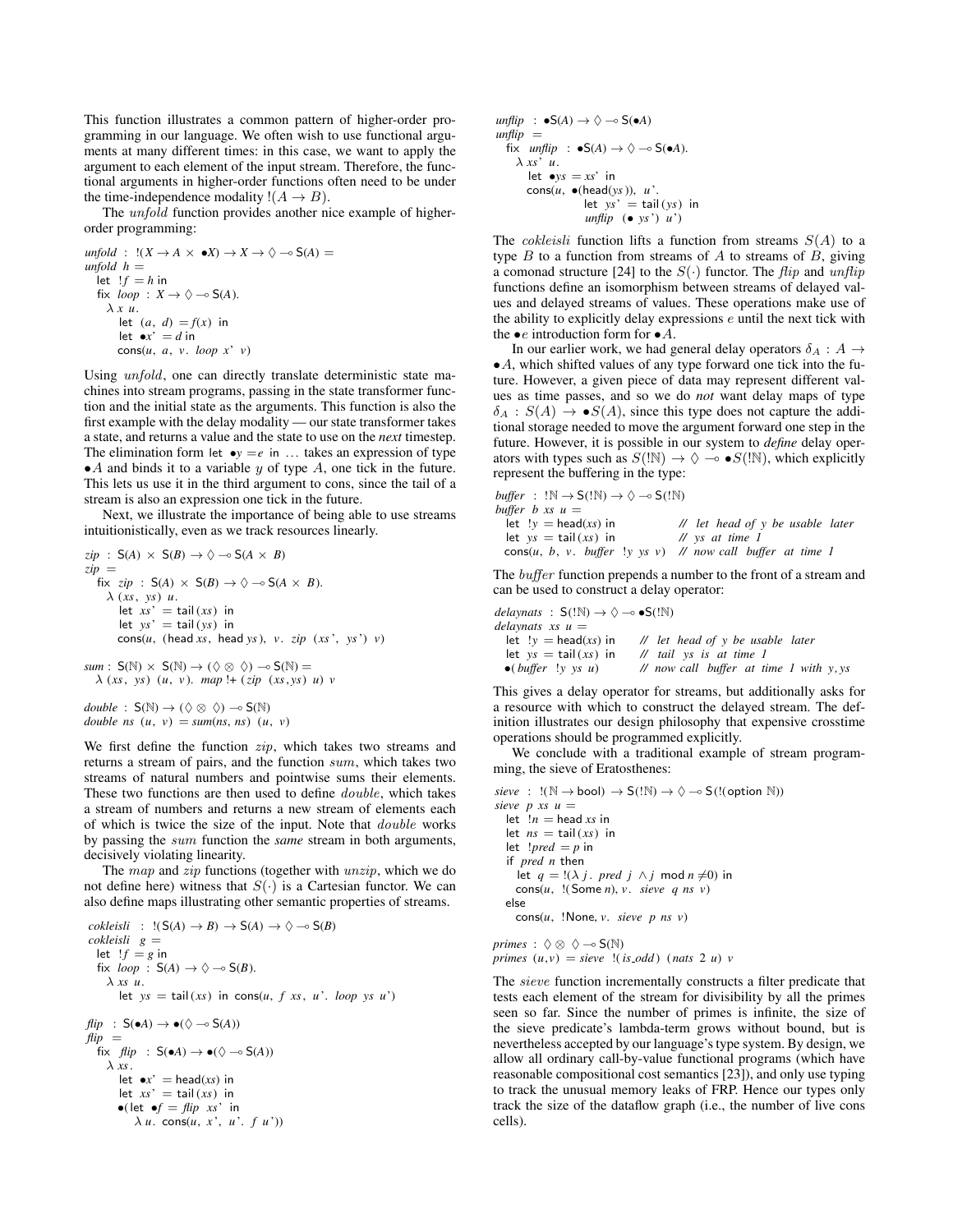# 3. Syntax and Typing

We give the types and syntax of the programming language in Figure 2. The types include base types  $P$ , stream types  $S(A)$ , the next-step modality  $\bullet A$ , ordinary functions  $A \rightarrow B$ , the purity modality !A, and the linear function space  $R \sim A$ . Resources R include the allocation permission  $\Diamond$ , and the tensor product  $R \otimes S$ . For space reasons, we do not include products  $A \times B$  or sums  $A + B$  here. (Since we require coproducts to define switching combinators, we emphasise that this is purely for space reasons: there are no technical complications associated with sum types.)

The typing rules are defined in Figure 3. The two type judgements of our type theory are  $\Theta \vdash t : i \; R$  and  $\Theta; \Pi; \Gamma \vdash e : i \; A$ . Both judgements are time-indexed, in the sense that the type system judges a term to have a type at a particular time  $i$ . Furthermore, each hypothesis in each context is indexed by the time at which they can be used. (As usual, we take contexts to be unordered, and implicitly assume alpha-renaming to ensure that all variables are distinct.)

The judgement  $\Theta \vdash t : i \; R$  states that in the context of affine resource variables  $\Theta$ , the term t has resource type R, at time i. The resource terms are built from affine pairs of the ground type  $\Diamond$  and are permissions to allocate one or more cons cells.

The judgement  $\Theta$ ;  $\Pi$ ;  $\Gamma \vdash e :_{i} A$  has three contexts: the affine resource context Θ contains again permissions to allocate cons cells; the intuitionistic context  $\Pi$  contains pure hypotheses (i.e., variables in  $\Pi$  bind non-state-dependent values); and the intuitionistic context Γ binds arbitrary value types, and permits unrestricted sharing and reuse of variables. Under these three contexts, we judge a term  $e$  to be an expression of type  $A$  at time  $i$ .

There are only two rules for the affine resource term calculus in Figure 3. The RHYP rule allows a resource to be used at any time after the context says it is available. The tensor rule R⊗I lets one form an affine pair  $\langle t, t' \rangle$ , dividing the resources in the context between the two components. Observe that these rules allow weakening but not contraction.

The rule PHYP lets us use a pure hypothesis at any time after the time index in the variable context. In contrast, the rule EHYP only permits using a variable x at *exactly* its time index in  $\Gamma$ . This difference is one of the keys to accurately tracking space usage: we may substitute values which require buffering for variables in Γ, and by disallowing implicit transport of values across time, we ensure that the programmer uses explicit buffering whenever needed.

The rules  $\rightarrow$ I and  $\rightarrow$ E introduce and eliminate intuitionistic functions. The introduction rule does not permit the body to use any resources, since we can call functions multiple times. (The presence of  $\Theta$  in the conclusion of  $\rightarrow$ I and the other value forms builds in weakening, so that we do not have to give a separate structural rule.) The elimination rule does allow expressions to use resources, since we will use a call-by-value evaluation strategy that will evaluate the two terms (using up their resource permissions) before substituting a value into a lambda-term.

The rules  $\sim$ I and  $\sim$ E introduce and eliminate linear functions. The introduction rule only permits the body to use the resources it receives in the argument, since we need to ensure that the function can be safely called multiple times. As a result, our typing rules do not permit currying of linear functions ( $R \multimap S \multimap A \not\cong R \otimes S \multimap$ A), even though our underlying semantic model does permit it. If our type theory had the tree-structured contexts of the logic of bunched implications [20], then currying linear functions would be syntactically expressible. However, type checking for bunched calculi is still a difficult problem, and so in this work we restrict our attention to a linear fragment.

The rules SI, SE-HEAD and SE-TAIL are the introduction and elimination rules for streams. The syntactic form  $\cos(t, e, u, e')$ 

takes three arguments: the expression  $t$  is a permission to create a cons cell, the expression  $e$  is the head of the stream, and  $e'$  is the tail of the stream. The tail subterm  $e'$  occurs underneath a binder for the resource variable  $u'$ . The intuition is that each stream takes up one unit of space at each successive time step, and  $u'$  names the permission  $t$ , after one time step has elapsed. This lets us pass the permission to use  $t$  to functions on subsequent time steps in the body of  $e'$ .

The rule SE-HEAD is straightforward: given a stream of type  $S(A)$ , we get a value of type A, at the same time. The rule SE-TAIL uses the form let  $x = \text{tail}(e)$  in  $e'$  to bind the tail of e to the variable x in  $e'$ . The tail of a stream at time i lives at time  $i+1$  and we choose a binding elimination form to maintain the invariant that no term of time i contains any subterms at any earlier time.

The rules •I and •E introduce and eliminate delay terms. The rule •I says that if e is a term of type A at time  $i + 1$ , then •e is a term of type  $\bullet$  A at time *i*. Like the other value introduction forms, it prevents  $e$  from using any resources, so that  $e$  can be substituted freely. The rule  $\bullet$  E gives a binding elimination let  $\bullet x = e$  in  $e'$  for the next-step modality. We use a binding elimination for the same reason as in the rule  $SE$ -TAIL — we do not want terms of time  $i$  to contain subterms of time  $.$ 

The rule !I introduces a term of pure type !A. It does so by typing the body of a term  $A$  at type A with an empty resource and shared context. Since  $e$  can only refer to hypotheses in  $\Pi$ , which are pure, it follows that e itself must be pure. The rule !E types the elimination form let  $x = e$  in  $e'$ , which binds the value e to the variable  $x$  in the pure context  $\Pi$ .

The rule ⊗E is the elimination form for the tensor. Given a term t of type  $R \otimes S$ , the expression let  $\langle u, v \rangle = t$  in e binds the components to the variables  $u$  and  $v$  for the scope of  $e$ .

The rule LET introduces local let-bindings. The introduced binding  $x = e$  must be at the same time i as the overall expression.

The rule FIX types fixed points fix  $x : A$ . e. The body e is typed at time i with the recursive hypothesis  $x :_{i+1} A$  one tick later. The one-step delay ensures the guardedness of recursive definitions. Furthermore, the typing of the expression  $e$  is derived under an empty resource context and with an empty shared context. Since e may unfold multiple times, giving e resources would violate linearity. Furthermore, the unrollings can happen at different times, which means that using any variables in the shared context might require buffering.

We now state the structural and substitution principles.

Lemma 1. *(Admissibility of Weakening and Contraction)*

- *1. If*  $\Theta \vdash t :_i R$  *then*  $\Theta$ ,  $\Theta' \vdash t :_i R$ *.*
- 2. If  $\Theta$ ;  $\Pi$ ;  $\Gamma \vdash e :_i A$  *then*  $\Theta$ ,  $\Theta'$ ;  $\Pi$ ,  $\Pi'$ ;  $\Gamma$ ,  $\Gamma' \vdash e :_i A$ .
- *3. If*  $\Theta$ ;  $\Pi$ ;  $\Gamma$ ,  $x :_{i} A$ ,  $y :_{i} A \vdash e :_{i} B$  *then*
- $\Theta; \Pi; \Gamma, x : A \vdash [x/y]e : A$ .
- *4. If*  $\Theta$ ;  $\Pi$ ,  $x :_{i} A$ ,  $y :_{j} A$ ;  $\Gamma \vdash e :_{i} B$  *and*  $i \leq j$  *then*  $\Theta$ ;  $\Pi$ ;  $\Gamma$ ,  $x :_i A \vdash [x/y]e :_i A$ .

Theorem 1. *(Substitution) We have that:*

- *1. If*  $\Theta \vdash t :_i R$  *and*  $\Theta', u :_i R \vdash t' :_j R',$  *then*  $\Theta, \Theta' \vdash [t/u]t' :_j$  $R'$ .
- 2. If  $\Theta \vdash t :_i R$  and  $\Theta, u :_i R; \Pi; \Gamma \vdash e :_j A$ , then  $\Theta, \Theta'; \Pi; \Gamma \vdash$  $[t/u]e :_j A$ .
- *3. If*  $\cdot$ ;  $\Pi$ ;  $\cdot \vdash e$  :<sub>*i*</sub> *A* and  $\Theta$ ;  $\Pi$ ,  $x \cdot j$  *A*;  $\Gamma \vdash e' :_k B$  *and*  $i \leq j$ , *then*  $\Theta$ ;  $\Pi$ ;  $\Gamma \vdash [e/x]e' :_k B$ .
- 4. If  $\cdot$ ;  $\Pi$ ;  $\Gamma \vdash e$  :*i* A and  $\Theta$ ;  $\Pi$ ;  $\Gamma$ ,  $x :$ <sub>i</sub> A  $\vdash e'$  :*j* B, then  $\Theta$ ;  $\Pi$ ;  $\Gamma \vdash [e/x]e' :_j B$ .

Lemma 1 and Theorem 1 can be proved by structural inductions on the type derivations in the respective premises.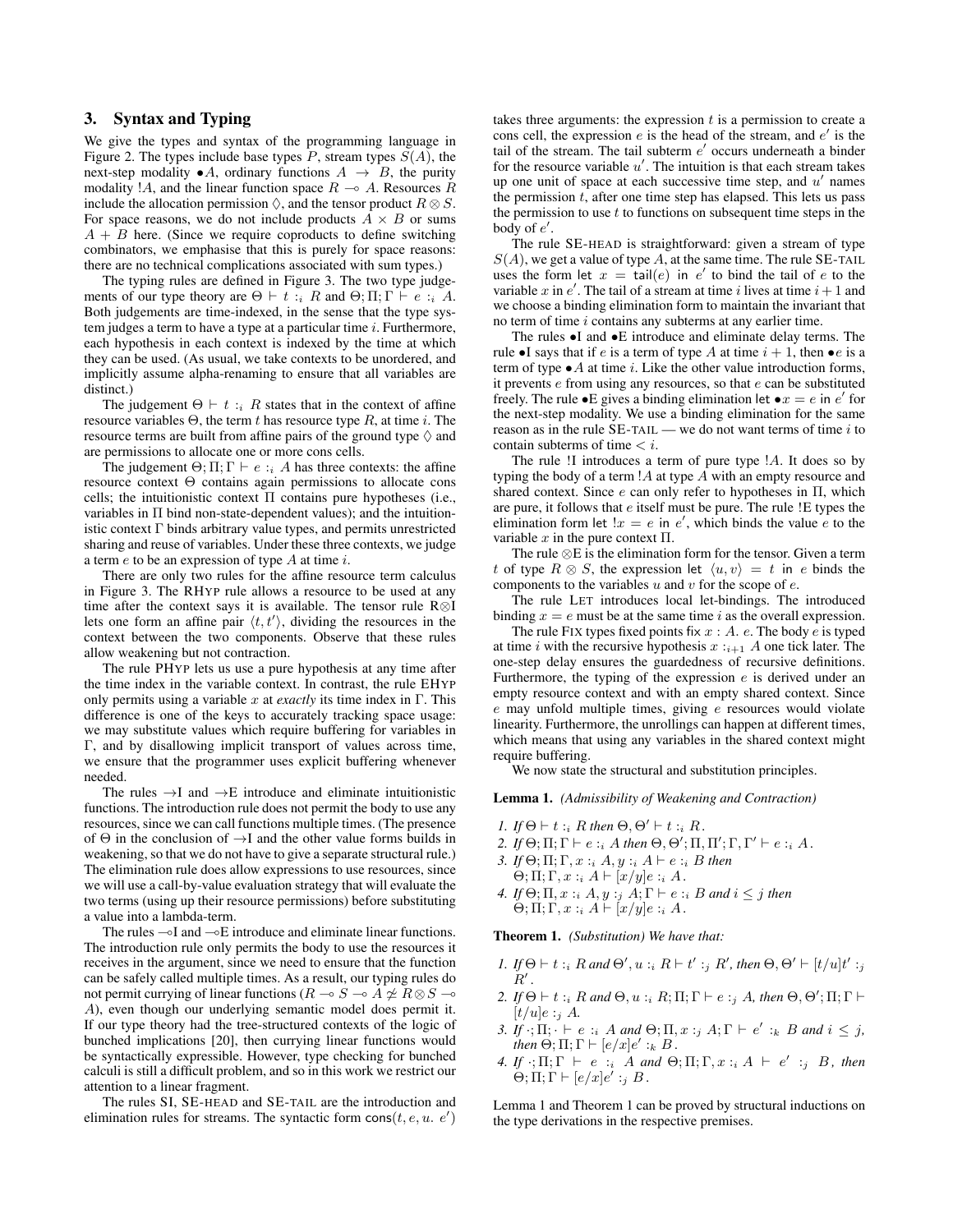| Types                                                                                                                                                                                                                                                                                                                                                    | $A$ ::= $P \mid A \rightarrow A \mid S(A) \mid \bullet A$                            |
|----------------------------------------------------------------------------------------------------------------------------------------------------------------------------------------------------------------------------------------------------------------------------------------------------------------------------------------------------------|--------------------------------------------------------------------------------------|
| - $!A \mid R \rightarrow A$                                                                                                                                                                                                                                                                                                                              |                                                                                      |
| Resource                                                                                                                                                                                                                                                                                                                                                 | $R$ ::= $\Diamond \mid R \otimes R$                                                  |
| Terms                                                                                                                                                                                                                                                                                                                                                    | $e$ ::= $x \mid \lambda x : A \cdot e \mid e e' \mid \lambda u : R \cdot e \mid e t$ |
| - $cos(t, e, u, e') \mid head(e)$                                                                                                                                                                                                                                                                                                                        |                                                                                      |
| - $etc$ = $tan(e)$ in $e'$                                                                                                                                                                                                                                                                                                                               |                                                                                      |
| - $etc$ = $e$ in $e'$                                                                                                                                                                                                                                                                                                                                    |                                                                                      |
| - $etc$ = $e$ in $e'$                                                                                                                                                                                                                                                                                                                                    |                                                                                      |
| - $etc$ = $\langle e \mid let \cdot x = e$ in $e'$                                                                                                                                                                                                                                                                                                       |                                                                                      |
| - $etc$ = $\langle e \mid e \mid \exists x : A \cdot e \mid \exists x : A \cdot e \mid \exists x : A \cdot e \mid \exists x : A \cdot e \mid \exists x : A \cdot e \mid \exists x : A \cdot e \mid \exists x : A \cdot e \mid \exists x : A \cdot e \mid \exists x : A \cdot e \mid \exists x : A \cdot e \mid \exists x : A \cdot e \mid \exists x : A$ |                                                                                      |
| True                                                                                                                                                                                                                                                                                                                                                     | $\Pi$ ::= $\neg \mid \Pi, x : A$                                                     |
| Prove                                                                                                                                                                                                                                                                                                                                                    | $\Pi$ ::= $\neg \mid \Pi, x : A$                                                     |
| Prove                                                                                                                                                                                                                                                                                                                                                    | $\Pi$ ::= $\neg \mid \exists x : A$                                                  |
| Even                                                                                                                                                                                                                                                                                                                                                     | $\Pi$ ::= $\neg \mid \exists x : A$                                                  |
| Even                                                                                                                                                                                                                                                                                                                                                     | $\Pi$ ::= $\neg \mid \exists x : A$                                                  |
| Even                                                                                                                                                                                                                                                                                                                                                     | $\Pi$ ::= $\neg \mid \exists x : A$                                                  |
| Even                                                                                                                                                                                                                                                                                                                                                     | <                                                                                    |



## 4. Operational Semantics

Theorem 1 formulates the substitution principles so that a general expression e that replaces a variables has to be typed without resource variables. That is, the substitution  $\left[e/x\right]e'$  is only sound if the substituted term e uses no resource variables. On the other hand, the typing rule for cons cells demands the use of a resource, raising the question: what is the operational semantics of cons cells?

A purely substitution-based operational semantics cannot be correct, because it does not account for the sharing of cons cells. Consider the following expression that is well-typed in our system.

let  $xs = \cos(u, ...)$  in *// u is the linear allocation permission sum* (*xs*, *xs*) *v*

Here, we construct xs once, but use it twice in the call to sum. We cannot simply substitute the cons into the body of the let in our system, as that would duplicate the linear variable  $u$ .

One approach for managing permissions is to introduce a heap for cons cells, and refer to streams indirectly by reference. However, adding a heap moves us away from our functional intuitions and makes it more difficult to connect to our denotational model. Instead, we retain the idea of referring to streams by reference, but use *variables* for the indirect reference, by defining evaluation to put terms into let-normal form, such as:

let 
$$
xs = \cos(u_1, e_1, v_1, e_1')
$$
 in let  $ys = \cos(u_2, e_2, v_2, e_2')$  in let  $xs' = \text{tail}(xs)$  in  $\cdots$   $\cdots$   $\cdots$   $ts' = \cos(u_3, e_3, v_2, e_3')$  in let  $ys' = \text{tail}(ys)$  in  $y$ 

Now, the nested let-bindings act as our heap. The value  $v$  may contain many references to individual streams (such as  $xs$ ), but since each stream is bound only once, we can respect the linearity constraint on the allocation permissions  $u_i$ . (Taking the tail of streams, as in the definition  $xs'$  and  $ys'$ , also needs to be in letnormal form, since we cannot cut out the tail of a cons cell until

$$
\frac{\Theta+ t :_{i} R}{\Theta+ u :_{j} R} \qquad \frac{\Theta; \Pi; \Gamma \vdash e :_{i} A}{\Theta+ u :_{j} R} \n\underline{u :_{i} R \in \Theta} \qquad i \leq j \text{ RHYP} \n\underline{\Theta+t :_{i} R} \qquad \Theta' + t' :_{i} R' \qquad \text{ReJ} \n\underline{x :_{i} A \in \Pi} \qquad i \leq j \text{ PHYP} \qquad \frac{x :_{i} A \in \Gamma}{\Theta; \Pi; \Gamma \vdash x :_{j} A} \qquad \text{EHYP} \n\underline{x :_{i} A \in \Pi} \qquad i \leq j \text{ PHYP} \qquad \frac{x :_{i} A \in \Gamma}{\Theta; \Pi; \Gamma \vdash x :_{i} A} \qquad \text{EHYP} \n\underline{\cdots}; \Pi; \Gamma, x :_{i} A \vdash e :_{i} B \qquad \overline{\Theta; \Pi; \Gamma \vdash x :_{i} A} \qquad \text{EHYP} \n\underline{\cdots}; \Pi; \Gamma \vdash x :_{i} A \rightarrow B \qquad \Theta'; \Pi; \Gamma \vdash e' :_{i} A \qquad \overline{\Theta; \Pi; \Gamma \vdash a :_{i} A \rightarrow E} \qquad \text{EH'S} \qquad \overline{\Theta; \Pi; \Gamma \vdash e :_{i} A \rightarrow \Theta} \qquad \text{E} \qquad \text{E} \vdash \overline{\Theta; \Pi; \Gamma \vdash e :_{i} A \rightarrow \Theta} \qquad \text{E} \vdash t :_{i} A \qquad \overline{\Theta; \Pi; \Gamma \vdash e :_{i} A \rightarrow \Theta'' : \text{H}: \Gamma \vdash e :_{i} A \qquad \overline{\Theta; \Pi; \Gamma \vdash e :_{i} A \rightarrow \Theta'' : \text{H}: \Gamma \vdash e :_{i} A \qquad \text{E} \vdash \text{H} \text{A}} \qquad \text{E} \vdash \text{H} \text{A} \text{B} \text{S} \text{S}
$$
\n
$$
\frac{\Theta; \Pi; \Gamma \vdash e :_{i} A \qquad \Theta'', u :_{i+1} \diamondsuit; \Pi; \Gamma \vdash e' :_{i+1} S(A)}{\Theta, \Theta', \Theta'; \Pi; \Gamma \vdash \text{C} \text{S
$$

Figure 3. Typing Rules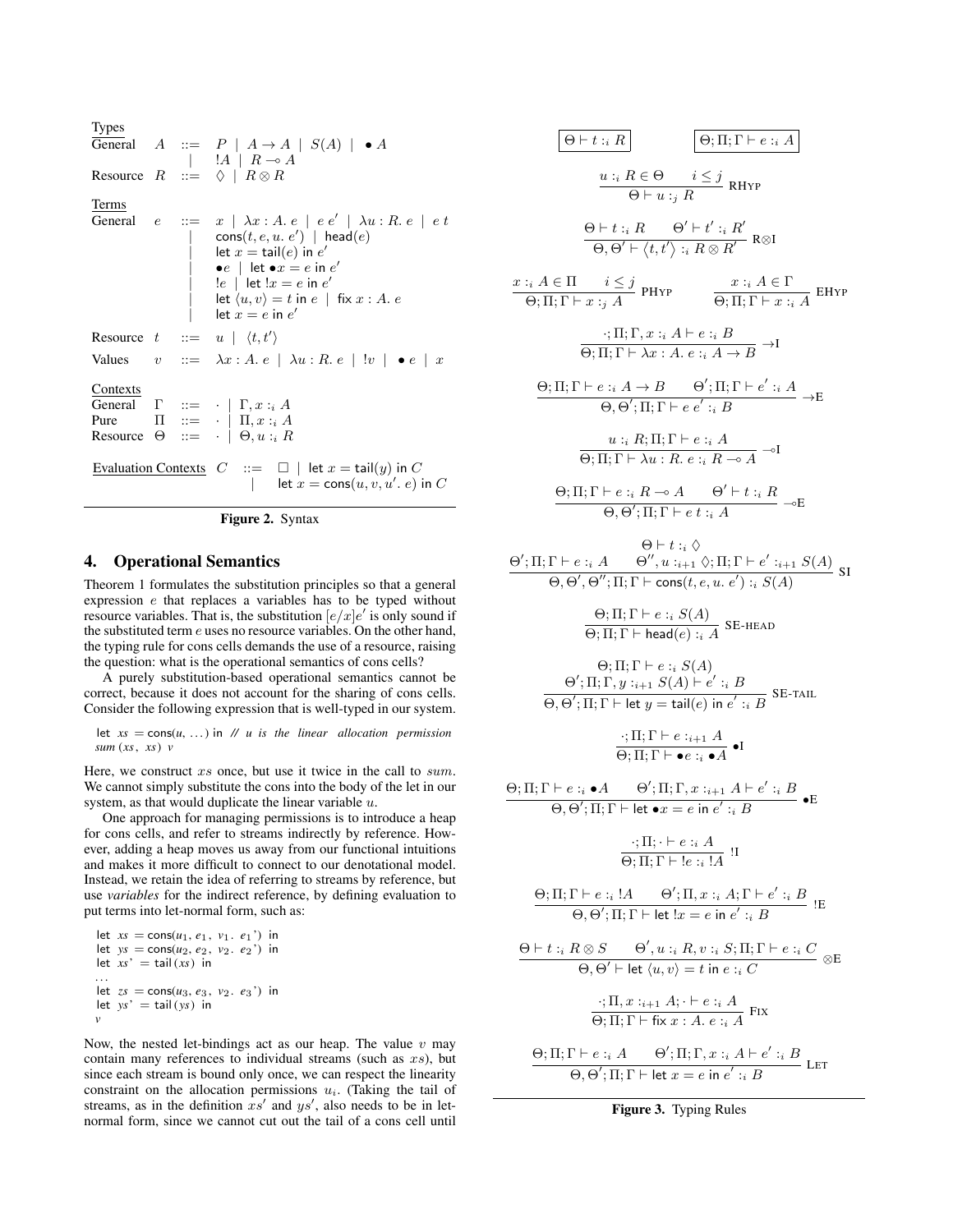the next tick.) Using bindings to represent sharing will make it easier to continue using our denotational model to interpret the resulting terms. The scoping rules for let-binding also restrict us to a DAG dependency structure, an invariant that imperative reactive programming implementations based on dependency graphs must go to some lengths to implement and maintain.

Let-normalizing cons cells has a second benefit: we can advance the global clock by taking the tails of each cons cell in the context.

```
let xs = [u_1/v_1]e_1' in
let ys = [u_2/v_2]e_2' in
let xs' = xs in
. . .
let zs = [u_3/v_3]e_3' in
let ys' = ys in
v
```
Since we know where all of the cons cells are, we can rewrite them to model the passage of time. Advancing the clock for tail expressions simply drops the tail. Intuitively, yesterday they promised a tail stream today, and after the step the binding they refer to contains that tail stream.

Our operational semantics has two phases: the within-step operational semantics, which puts an expression into let-normal form, and the step semantics, which advances the clock by one tick by rewriting the cons cells to be their tails.

#### 4.1 Within-Step Operational Semantics

The syntax of values and evaluation contexts is given in Figure 2 and the typing and auxilliary operations are given in Figure 5. We define the reduction relation in Figure 6, in big-step style. We write  $\Sigma \rhd_i \Omega_i \vdash C \dashv \Omega'_i$  for the evaluation-context typing judgement. The context  $\Sigma$  is a resource context  $\Theta$  that consists only of  $\diamond$ hypotheses. Similar, the contexts  $\Omega_i$  are restricted forms of general contexts Γ consisting only of stream variables at time i or  $i + 1$ . Both are defined in Figure 4. The judgement  $\Sigma \rhd_i \Omega_i \vdash C \dashv \Omega'_i$ reads as "the evaluation context C creates the bindings in  $\Omega'_i$ , uses the resources in  $\Sigma$  to do so, and may refer to the bindings in  $\Omega_i$ ".

The context-concatenation operation  $C \circ C'$  appends two evaluation contexts C and C'. It is defined in Figure 5 and satisfies the following properties.

#### Lemma 2. *(Context Concatenation) We have that:*

- $\circ$  *is associative with unit*  $\Box$ *.*
- If  $\Sigma \rhd_i \Omega_i \vdash C \dashv \Omega'_i$  and  $\Sigma' \rhd_i \Omega_i, \Omega'_i \vdash C' \dashv \Omega''_i$ , then  $\Sigma, \Sigma' \rhd_i \Omega \vdash C \circ C' \dashv \Omega_i', \Omega_i''$ .
- If  $\Sigma \rhd_i \Omega_i \vdash C_1 \circ C_2 \vdash \Omega'_i$ , then there exist  $\Sigma_1, \Sigma_2$  and  $\Omega_i^1, \Omega_i^2$ such that  $\Sigma = \Sigma_1$ ,  $\Sigma_2$  and  $\Omega'_i = \Omega_i^1$ ,  $\Omega_i^2$  and  $\Sigma_1 \rhd_i \Omega_i \vdash C_1$ .  $\Omega_i^1$  and  $\Sigma_2 \rhd_i \Omega_i$ ,  $\Omega_i^1 \vdash C_2 \vdash \Omega_i^2$ .

These properties all follow from routine inductions.

In Figure 6, we give the context semantics, evaluating an expression in a context into a value in a larger context. Note that the value forms for streams are variables, since we need to preserve sharing for them, and we can use variable names as pointers into the evaluation context. For most expression forms, the context semantics works as expected; it evaluates each subexpression in context, building a value in a larger context.

The rule CONSE is one of the two rules that extend the context. It evaluates a cons cell, creates a binding to a fresh variable, and returns the fresh variable as the value for that stream. The other rule that extends the context is TAILE. It adds a binding to the context naming the tail it constructs. The rule HEADE, on the other hand, uses the  $C@x \Rightarrow v$  relation that is defined in Figure 5 to find the head of the cons cell bound to the variable  $x$ .

The rule FIXE looks entirely conventional. We simply unfold the fixed point and continue. We are nevertheless able to prove a normalization result for the within-step operational semantics since the fixed point substitutes for a variable at a future time.

We begin the metatheory with a type preservation proof.

# Theorem 2. *(Type Preservation) If we have that*

$$
\Sigma \rhd_i \cdot \vdash C \dashv \Omega_i
$$
,  $\Sigma'; \cdot; \Omega_i \vdash e :_i A$ , and  $C[e] \Downarrow C''[v]$ ,

then there is an 
$$
\Omega'_i
$$
 and C' such that

$$
C'' = C \circ C', \ \Sigma' \rhd_i \Omega_i \vdash C' \dashv \Omega_i', \ \text{and} \ \cdot; \cdot; \Omega_i, \Omega_i' \vdash v : \iota A.
$$

This theorem follows from a routine structural induction.

To show soundness, we will prove termination via a Kripke logical relations argument. Since we evaluate terms e in contexts  $C$ , and return a value  $v$  in some larger context  $C'$ , we take our Kripke worlds to be the closed contexts. That is, worlds are those C such that  $\Sigma \rhd_i \cdot \vdash C \dashv \Omega_i$ . We define the ordering  $C' \sqsubseteq C$  on worlds so that there should be some  $C_1$  such that  $C' \equiv \overline{C} \circ C_1$ . Thus, a future world is one in which more bindings are available.

In Figure 4, we define the logical relation by induction on types. There is one clause  $\mathcal{V}_A(C)$  for each type A, defining a subset of the well-typed expressions of type  $A$ , closed save for the variables bound by C. The expression relation  $\mathcal{E}_A(\Sigma;C)$  consists of the expressions that use resources in  $\Sigma$  and evaluate to a value in  $\mathcal{V}_A(C)$  in the context C.

The definition of the logical relation for streams states that a variable x is in  $V_{S(A)}(C)$  if x binds a cons cell with v in its head, and  $v$  is in the  $A$ -relation. As expected, the relation for functions consists of lambdas such that in any future world, applying a value in the A-relation should result in a term in the expression relation at type B. In the case of the delay modality we allow any well-typed value, since the within-step evaluation relation does not evaluate any terms at time i, and the body of a delay is at time  $i + 1$ . The !A relation consists of values  $\alpha$  v such that  $v$  is in the A-relation in the empty world  $\Box$ , since we want values of type ! A to not depend on the stream values C binds. Last, the relation at  $R \sim A$  consists of those lambda-terms  $\lambda u : R$ . e such that for any resource t of type R in context  $\Sigma$ , the expression  $[t/u]e$  is in the expression relation for A with resources  $\Sigma$ .

To prove the fundamental property, we define some auxilliary predicates in Figure 4. The predicate  $Good(\Omega_i)$  picks out those contexts in which all of the bindings in  $\Omega_i$  at time i contain true streams, according to the stream relation. The  $V(\Gamma_{\geq i}; C)$  and  $V!(\Pi_{\geq i})$  sets extend the value relation to substitutions rather than single values, and  $\Sigma \vdash \vartheta : \Theta$  defines linear substitutions. The notations  $\Pi_{\geq i}$  and  $\Gamma_{\geq i}$  mean contexts where every variable is at time  $i$  or later. In these substitutions, we only require substitutands for variables at time  $i$  to lie in the logical relation, and require only well-typededness for other variables, since within-step evaluation only affects the current tick.

Theorem 3. *(Fundamental Property of Logical Relations) Suppose*  $\Theta$ ;  $\Pi_{\geq i}$ ;  $\Omega_i$ ,  $\Gamma_{\geq i}$   $\vdash$  e :<sub>i</sub> A. Furthermore, suppose that  $C \in$  $Good(\Omega)$  and  $\Sigma \vdash \vartheta : \Theta$  and  $\pi \in \mathcal{V}(\Pi_{\geq i})$  and  $\gamma \in \mathcal{V}(\Gamma_{\geq i}; C)$ *. Then*  $(\vartheta \circ \pi \circ \gamma)(e) \in \mathcal{E}_A(\Sigma; C)$ *.* 

As is usual for logical relations, this theorem follows from a structural induction on the derivation of e : A.

The fundamental property suffices to prove normalization, once we observe that typing derivations satisfy the following history independence property:

#### Lemma 3. *(History Independence)*

- *If*  $\Theta$ ;  $\Pi$ ;  $\Gamma$ ,  $x :_{i} A \vdash e :_{j} B$  *and*  $i < j$ *, then*  $\Theta$ ;  $\Pi$ ;  $\Gamma \vdash e :_{j} B$ *.*
- *If*  $\Theta$ ;  $\Pi$ ,  $x :_{i} A$ ;  $\Gamma \vdash e :_{j} B$  *and*  $i < j$ *, then*  $\Theta$ ;  $\Pi$ ,  $x :_{j} A$ ;  $\Gamma \vdash$ e :<sup>j</sup> B*.*
- *If*  $\Theta$ ,  $u :_{i} R; \Pi; \Gamma \vdash e :_{i} B$  *and*  $i < j$ *, then*  $\Theta$ *,*  $u :_{i} R; \Pi; \Gamma \vdash$  $e :_{i} B$ .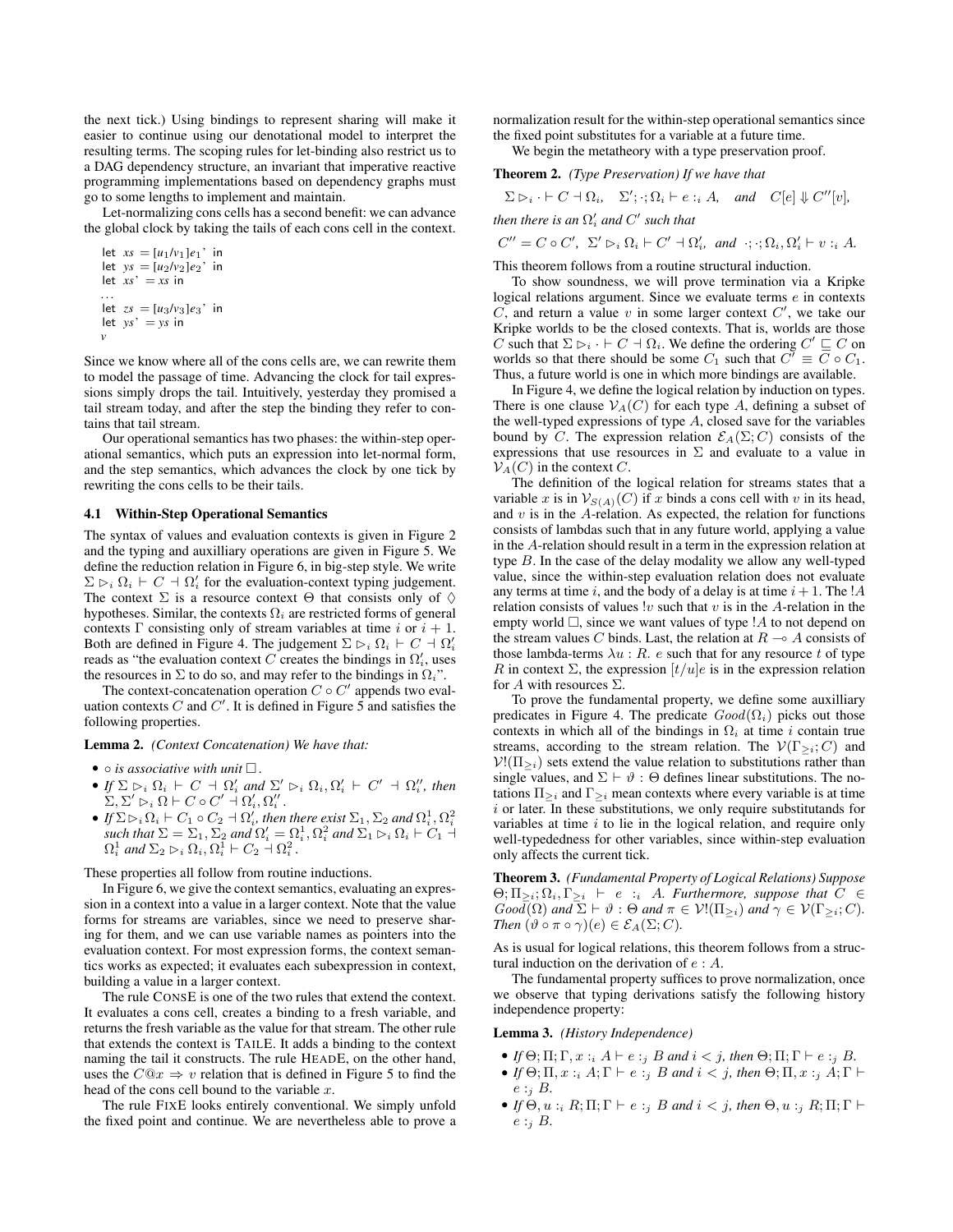Parameter of the logical relation: i



Figure 4. Logical Relation for Termination

 $\Sigma, \Sigma' \vdash (\vartheta, [t/u]) : (\Theta, u :_{i} R)$ 

These properties are all proved by structural induction.

 $\overline{\cdot + \cdot \cdot \cdot}$ 

The syntax ensures expressions at time  $j > i$  do not depend on a variable of time i. As a result, we only need to consider contexts in which  $\Pi$  and  $\Gamma$  contain variables no younger than the current time. Normalization immediately follows:

**Corollary 1.** *(Normalization)* Suppose  $\Sigma$ ;  $\cdot$ ;  $\vdash$  e :<sub>i</sub> A. Then  $\Box$ [e]  $\Downarrow$  C[v].

Finally note that we are considering normalization of open terms, since we have no constants of type  $\Diamond$ . The non-existence of such constants is, of course, what ensures that the language respects space bounds.

**Theorem 4.** *(Space Bounded Evaluation) Suppose*  $\Sigma$ ;  $\cdot$ ;  $\cdot \vdash e : i A$ *and*  $\Box$   $[e] \Downarrow C$   $[v]$ *. Then the size of*  $C$  — *the number of cons cells it binds* — *is bounded by the size of*  $\Sigma$ *.* 

Given type preservation, this theorem is straightforward. Each cons cell in the context needs a distinct resource variable, so the number of cons cells in C is clearly bounded by the size of  $\Sigma$ .

#### 4.2 Next-Step Operational Semantics

Recall that when we advance time, we want to replace the tails of stream variables with just the variable. We define the necessary operations in Figure 7. To tick the clock, we define the relation  $C[x] \rightsquigarrow e$ , which takes a stream in context  $C[x]$  and constructs a new expression  $e$  by cutting the tails of the streams in  $C$ , and sending each tail expressions  $\text{tail}(y)$  in C to y. This models the effect of advancing time by one tick, so that all the streams in the expression context become their tails, and all references to tails become references to the updated stream variable.

To show the type-correctness of this operation, we introduce the Step( $\Omega_i$ ) operation, which tells us how the typing changes: it sends all streams at time i to time  $i + 1$  (and leaves streams at time  $i + 1$ alone). Now, we can prove the following type soundness theorem.

**Theorem 5.** *(Ticking the Clock) If*  $\Sigma$ ;  $\cdot$ ;  $\Omega_i$   $\vdash$   $C[x]$  :<sub>i</sub>  $S(A)$  *and*  $C[x] \rightsquigarrow e$ , then  $\Sigma$ ;  $\cdot$ ; Step( $\Omega_i$ )  $\vdash e :_{i+1} S(A)$ .

This theorem follows from a routine structural induction, and establishes that our semantics is space-bounded. Since  $\Sigma$  is the same before and after the tick from  $\tilde{C}[x] \rightsquigarrow e$ , it follows that evaluating e will never construct more streams than  $\Sigma$  permits. Together with the within-step type preservation property, our clock-ticking theorem gives a (purely syntactic) proof of the space-boundedness of our language.

However, while our definition of advancing the clock is intuitively plausible, and even makes proving memory safety easy, it is still unclear in what sense it is *correct*. To illustrate the issues involved, observe that our language contains lambda-expressions (which may contain free variable references), and that the tick operator essentially imperatively updates stream values. It is important to prove that ticking the clock cannot change the meaning of a lambda-term in a way which violates the purely functional character of functional reactive programming.

To show this, we will first give a denotational semantics of stream programs. Then we will show that if  $C[x] \rightsquigarrow e$ , then the meaning of e does in fact equal the tail of the denotational meaning of  $C[x]$ , showing that ticking the clock really does advance the clock in the way we expect. This is morally a standard adequacy proof, applied to an unusual operational semantics.

#### 5. Semantic Intuitions

## 5.1 Causality and Ultrametric Spaces

The intuition underpinning reactive programming is the *stream transformer*, a function which takes a stream of inputs and generates a stream of outputs. But not all functions on streams are implementable reactive programs — in order to be implementable at all, reactive programs must respect the *causality* condition. That is, the first  $n$  outputs of a stream function may depend on at most its first *n* inputs. Writing  $\lfloor xs \rfloor_n$  for the *n*-element prefix of the stream xs, we formalize causality as follows:

**Definition 1.** *(Causality)* A stream function  $f : A^{\omega} \rightarrow B^{\omega}$  is causal, when for all n and all streams as and as', we have that if  $\lfloor as \rfloor_n = \lfloor as' \rfloor_n$  then  $\lfloor f \text{ as } \rfloor_n = \lfloor f \text{ as }' \rfloor_n$ .

Furthermore, reactive programs often define streams by feedback. If a stream transformer can produce the first value of its output without looking at its input, then we can constructing a fixed point via feedback, taking the  $n$ -th output and supplying it as the input at time  $n+1$ . So as long as we can generate *more* than n outputs from the first  $n$  inputs, we can find a fixed point. Formalizing this gives us a definition of guardedness for defining fixed points:

**Definition 2.** *(Guardedness)* A function  $f : A^{\omega} \to B^{\omega}$  is guarded, *when there exists*  $k > 0$  *such that for all n and all streams as and*  $as', if \lfloor as \rfloor_n = \lfloor as' \rfloor_n$  then  $\lfloor f as \rfloor_{n+k} = \lfloor f as' \rfloor_{n+k}$ .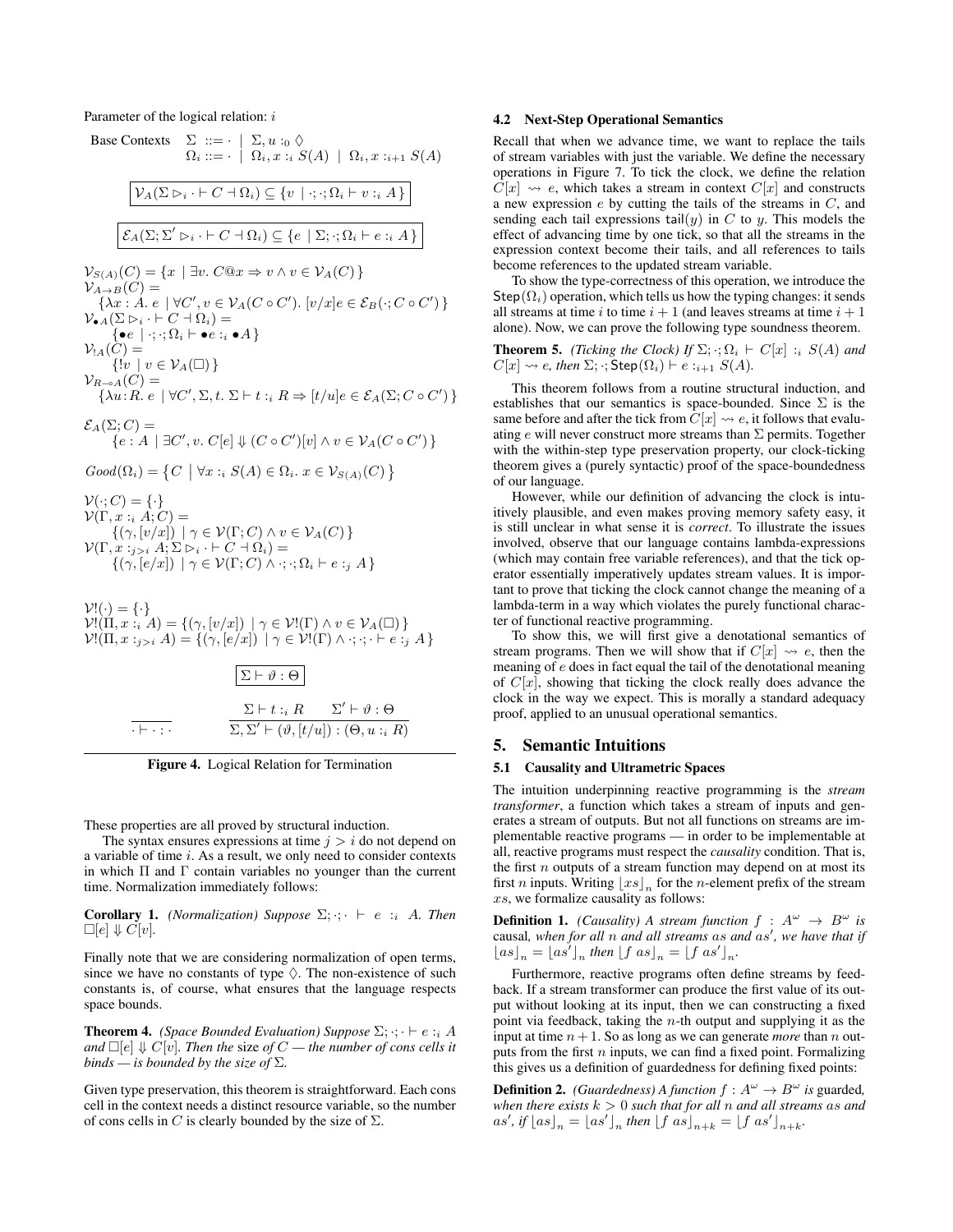$$
\mathcal{L} \rhd_i \Omega_i \vdash C \dashv \Omega_i' \right|
$$

 $\overline{\Sigma \rhd_i \Omega_i \vdash \Box \dashv \Omega_i}$  ExtNil

 $\cdot; \cdot; \Omega_i \vdash v : A \quad \Sigma', u' :_{i+1} \Diamond; \cdot; \Omega_i \vdash e :_{i+1} S(A)$  $\frac{\sum\mathcal{D}_i\ \Omega_i, x :_i S(A)\vdash C\dashv \Omega'_i}{\sum, u :_i \ \Diamond, \Sigma' \rhd_i \Omega_i \vdash}$ let  $x = \mathsf{cons}(u, v, u'.~e)$  in  $C \dashv \Omega'_{i}, x :_{i} S(A)$ EXTCONS

 $y: S(A) \in \Omega_i$   $\Sigma \rhd_i \Omega_i, x:_{i+1} S(A) \vdash C \dashv \Omega'_i$ <br>  $\Sigma \rhd_i \Omega_i \vdash \text{let } x = \text{tail}(y) \text{ in } C \dashv \Omega'_i, x:_{i+1} S(A)$  Extrall

 $C \circ C'$ 

$$
\Box \circ C' \triangleq C'
$$
  
(let  $x = \operatorname{tail}(y)$  in  $C$ )  $\circ$   $C' \triangleq$  let  $x = \operatorname{tail}(y)$  in  $(C \circ C')$   
(let  $x = \operatorname{cons}(u, v, u', e)$  in  $C$ )  $\circ$   $C'$   
 $\triangleq$  let  $x = \operatorname{cons}(u, v, u', e)$  in  $(C \circ C')$ 







However, these definitions apply only to stream functions, and real programs need more types than just the stream type. So we need generalisations of causality which work at other types such as streams of streams and higher-order functions. To generalize these definitions, we follow our earlier work [13] by moving to a category of metric spaces. A *complete 1-bounded bisected ultrametric space* A (which we will simply call "ultrametric space") is a pair  $(|A|, d)$ , where |A| is a set and  $d \in |A| \times |A| \rightarrow [0, 1]$  is a distance function satisfying the following properties:

1. 
$$
d(x, y) = 0
$$
 iff  $x = y$ 

$$
2. d(x, y) = d(y, x)
$$

$$
3. d(x, z) \le \max(d(x, y), d(y, z))
$$

4. 
$$
d(x, y) = 0
$$
 or  $2^{-n}$  for some *n*

5. All Cauchy sequences have limits

We take the morphisms between ultrametric spaces to be the *nonexpansive maps*  $f : A \rightarrow B$ . These are the set-theoretic functions  $f \in |A| \rightarrow |B|$  such that:

For all 
$$
a, a' \in |A|
$$
, we have  $ds(f a, f a') \leq d_A(a, a')$ 

That is, a morphism between  $A$  and  $B$  is a function  $f$  such that it takes any two points in  $A$  to two points in  $B$  that are at least as close — it is a non-distance-increasing function.

$$
\frac{C[e] \Downarrow C[v]}{C[v] \Downarrow C[v]} \text{ VALE}
$$
\n
$$
\frac{C'[e'] \Downarrow C''[v]}{C'[e'] \Downarrow C''[v']} \frac{C''[[v/xe''] \Downarrow C'''[v']}{C[e e'] \Downarrow C'''[v']} \text{ APPE}
$$
\n
$$
\frac{C[e] \Downarrow C'[\lambda u : R. e']}{C[e e'] \Downarrow C''[v]} \frac{C'[t/u]e'] \Downarrow C''[v]}{C[e t] \Downarrow C''[v]} \text{ LAPPE}
$$
\n
$$
\frac{C[e] \Downarrow C'[v]}{C[\cos(t, e, u, e')] \Downarrow C''[x]} \text{ LAPPE}
$$
\n
$$
\frac{C[e] \Downarrow C'[v]}{C[\cos(t, e, u, e')] \Downarrow C''[x]} \text{ ConsE}
$$
\n
$$
\frac{C[e] \Downarrow C'[x] \qquad C'\textcircled{ax} \Rightarrow \cos(t, v, u, e)}{C[\text{head}(e)] \Downarrow C'[v]} \text{ HEADE}
$$
\n
$$
\frac{C[e] \Downarrow C'[y] \qquad (C' \text{ o let } x = \text{tail}(y) \text{ in } \Box)[e'] \Downarrow C''[v]}{C[\text{let } x = \text{tail}(e) \text{ in } e'] \Downarrow C''[v']} \text{ TAILE}
$$
\n
$$
\frac{C[e] \Downarrow C'[e e_1] \qquad C'[[e_1/x]e'] \Downarrow C''[v'']}{C[[t \times x : A. e/x]e] \Downarrow C''[v'']} \bullet \text{E}
$$
\n
$$
\frac{C[[\text{fix } x : A. e/x]e] \Downarrow C''[v']}{C[\text{fix } x : A. e] \Downarrow C'[v]} \text{ FIXE}
$$
\n
$$
\frac{C[e] \Downarrow C'[v] \qquad C'[[v/x]e'] \Downarrow C''[v'']}{C[[t \times x : A. e'] \Downarrow C''[v'']} \text{ LETE}
$$
\n
$$
\frac{C[e] \Downarrow C'[v] \qquad C'[[v/x]e'] \Downarrow C''[v'']}{C[[t \times x : A. e'] \Downarrow C''[v'']} \text{ LETE}
$$
\n
$$
\frac{C[e] \Downarrow C'[v] \qquad C'[[v/x]e'] \Downarrow C''
$$

 $|C|$ 

 $C[e] \Downarrow C'[v]$ 

Figure 6. Within-Step Operational Semantics

The category of ultrametric spaces is useful for two reasons. First, the causal stream functions are *exactly* the nonexpansive maps between spaces of streams with the Cantor metric (i.e., the distance between two streams is  $2^{-n}$ , where *n* is the first position at which they disagree). Since the category of 1-bounded complete ultrametric spaces is Cartesian closed, we have our higher-type generalisation of causality — one which would be very difficult to find from purely operational considerations. Second, nonempty metric spaces satisfy Banach's theorem, which lets us define fixed points at arbitrary types:

Proposition 1. *(Banach's Contraction Map Theorem) If* A *is a nonempty complete metric space, and*  $f : A \rightarrow A$  *is a strictly contractive function, then* f *has a unique fixed point.*

# 5.2 Modeling Space Bounds with Length Spaces

As noted earlier, simple casuality still allows undesirable functions. Requiring a stream function to depend only on its history does not prevent it from depending on its *whole* history.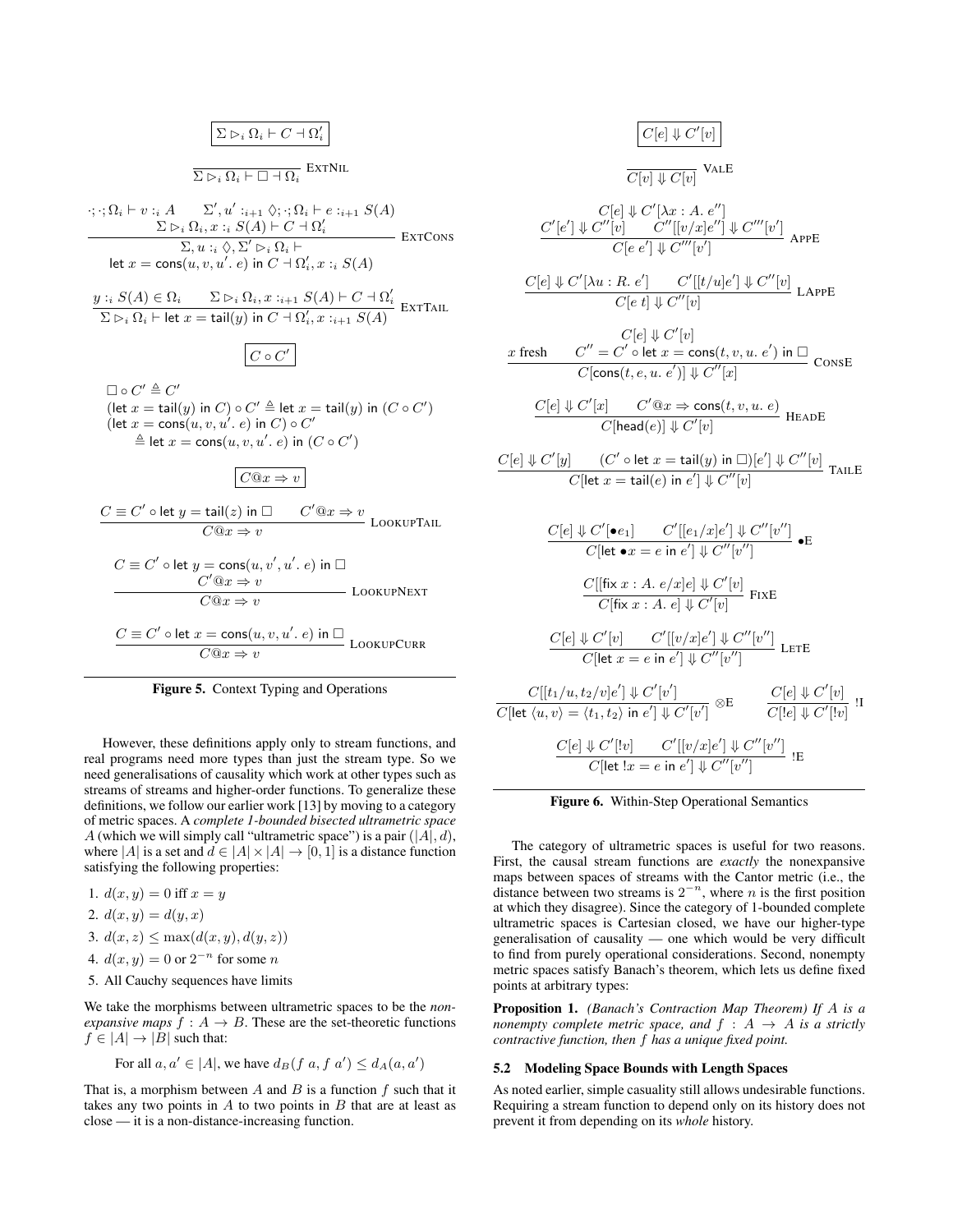

Figure 7. The Next Step Operator

To deal with this issue, we adapt the *length spaces* of Hofmann [10], which give a model of space-bounded computation. The idea behind this model is to start with a partially ordered resource monoid  $R$  representing space resources ( $N$  in the original work). One then constructs the category of length spaces as follows.

A *length space* A is a pair  $(|A|, \sigma_A : |A| \to R)$ , consisting of a set of elements  $|A|$  and a *size function*  $\sigma$  which assigns a size  $\sigma_A(a)$  to each element  $a \in |A|$ . A morphism of length spaces  $f: A \rightarrow B$  is a *non-size-increasing function*. That is, it is a settheoretic function  $f \in |A| \to |B|$  with the property that:

$$
\forall a \in |A|. \ \sigma_B(f \ a) \le \sigma_A(a)
$$

The programming language intuition is that a morphism  $A \rightarrow B$  is a term of type  $B$  with a free variable in  $A$ , and so a term cannot use more memory than it receives from its environment.

To model the permission to allocate, we can define a length space of type  $\Diamond \triangleq (1, \lambda \langle \rangle, 1)$ . The space  $\Diamond$  is uninteresting computationally (its set only has the unit in it), but it brings a permission to allocate with it. So we can model computations which do allocation by giving them permission elements, thereby controlling the allocation performed.

# 6. The Denotational Semantics

#### 6.1 The Resource Model

In the synchronous dataflow model, there is a global, ambient notion of time. Furthermore, higher-order reactive programs can create a dataflow graph dynamically, by waiting for an event before choosing to build cons cells to do some computation. So we need a resource structure capable of modelling space usage over time.

Therefore we take resources to be the monoidal lattice  $R =$ (Time  $\rightarrow$  Space,  $\perp$ , max,  $\top$ , min,  $0, \oplus$ ,  $\leq$ ), where Time = N, and Space =  $\mathbb{N} \oplus \{\infty\}$  (the vertical natural numbers with a topmost element). Intuitively, time is discrete, and measured in ticks. Space counts the number of cons cells used in the program, and may

be infinite (obviously, we cannot implement such programs). We define the lattice operations as follows:

1. 
$$
\bot = \lambda k
$$
. 0  
\n2.  $\top = \lambda k$ .  $\infty$   
\n3.  $0 = \lambda k$ . 0  
\n4.  $\max(c, d) = \lambda k$ .  $\max(c_k, d_k)$   
\n5.  $\min(c, d) = \lambda k$ .  $\min(c_k, d_k)$   
\n6.  $c \oplus d = \lambda k$ .  $c_k + d_k$   
\n7.  $c \leq d$  iff  $\forall k \in \text{Time, we have } c_k \leq d_k$ 

 $1.1.01a$ 

Essentially, we lift the lattice structure of the vertical natural numbers pointwise across time (with  $(0, +)$  as the monoidal structure), so that a resource  $c \in R$  describes the number of cons cells that are used at each time step.

We then turn  $R$  into an ultrametric space by equipping it with the Cantor metric:

 $d_R(c, d) = 2^{-n}$  where  $n = \min \{k \in \text{Time} \mid c_k \neq d_k \}$ 

#### 6.2 The Category of Complete Ultrametric Length Spaces

A *complete 1-bounded bisected ultrametric length space* A (which we will gloss as "metric length space") is a tuple  $(|A|, d, \sigma)$ , where  $(|A|, d)$  is a complete 1-bounded bisected ultrametric space, and  $\sigma_A$ :  $|A| \to R$  is a size function giving each element of |A| a size drawn from R.

Furthermore, the size function  $\sigma$  :  $|A| \to R$  must be a nonexpansive map between  $(|A|, d)$  and  $(R, d_R)$ . Nonexpansiveness ensures that we cannot tell if the memory usage requirements of two elements of  $|A|$  differs until we know that the elements themselves differ. In addition to being intuitively reasonable, this requirement ensures that limits of Cauchy sequences will be well-behaved with respect to size, which we need to ensure the completeness of the size-0 subspace of A that we use to interpret !A.

The morphisms of this category are the *nonexpansive sizepreserving maps*  $f : A \rightarrow B$ , which are the set-theoretic functions  $f \in |A| \rightarrow |B|$  such that:

- For all  $a, a' \in |A|$ , we have  $d_B(f, a, f, a') \leq d_A(a, a')$
- For all  $a \in |A|$ , we have  $\sigma_B(f \ a) \le \sigma_A(a)$

That is, the morphisms we consider are the functions which are both causal and space-bounded.

#### 6.3 Categorical Structure

Metric length spaces and nonexpansive size-preserving maps form a category that we use to interpret our programming language. First, it forms an intuitionistic bicartesian BI category, which is a doublyclosed category with both cartesian and monoidal closed structure, as well as supporting coproduct structure. Second, this category also models the resource types  $\Diamond$  of Hofmann [10], as well as a resource-freedom modality !A, which is comonadic in the usual fashion of linear logic. Third, it supports a version of the delay modality of our earlier work [13], which lets us interpret guarded recursion via Banach's fixed point theorem.

We give the definitions of all of these objects below. In Figure 9, we define the distance and size functions, and in Figure 8, we give the natural transformations associated with the objects.

- 1 =  $({\ast}, d_1, \sigma_1)$
- $A + B = (|A| + |B|, d_{A+B}, \sigma_{A+B})$
- $A \times B = (|A| \times |B|, d_{A \times B}, \sigma_{A \times B})$
- $A \Rightarrow B = (|A| \rightarrow |B|, d_{A\rightarrow B}, \sigma_{A\rightarrow B})$
- $A + B = (|A| + |B|, d_{A+B}, \sigma_{A+B})$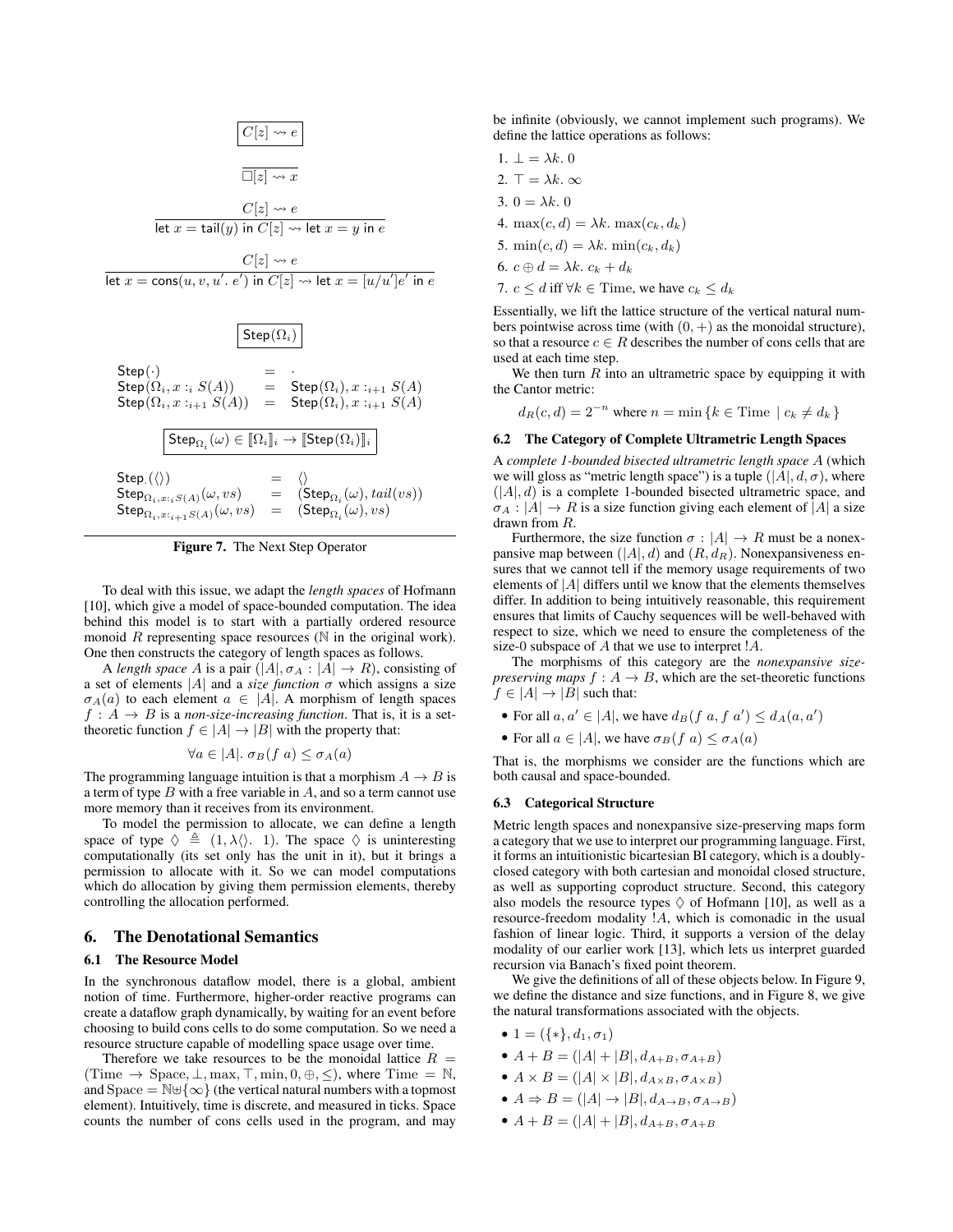- $A \star B = (|A| \times |B|, d_{A \star B}, \sigma_{A \star B})$
- $A \rightarrow B = (|A| \rightarrow |B|, d_{A \rightarrow B}, \sigma_{A \rightarrow B})$
- •  $A = (|A|, d_{\bullet A}, \sigma_{\bullet A})$
- $S(A) = (|A|^{\omega}, d_{S(A)}, \sigma_{S(A)})$
- $!A = (\{a \in A \mid \sigma_A(a) = 0\}, \sigma_A)$
- $\diamondsuit = (\{*\}, d_1, \sigma_\diamondsuit)$
- $\bullet \diamond = (\{*\}, d_1, \sigma_\diamond)$

The construction of Cartesian and monoidal products closely follows that of Hofmann [10]. The Cartesian product is a "sharing product", in which the associated resources are available to both components (this explains the use of max), and the monoidal product is a "disjoint product", in which the resources are divided between the two components (explaining the use of  $\oplus$  in the size function). The best intuition for the closed structure comes from implementing first-class functions as closures: the monoidal exponential  $A \rightarrow B$  takes an argument which does not share with the captured environment, and the Cartesian exponential  $A \Rightarrow B$  which does.

A difference between our work and earlier work on length spaces is our heavy use of the category's Cartesian closed structure. Indeed, dal Lago and Hofmann [15] use a realizability model to remove the Cartesian closed structure from their semantics — they wished to prevent duplicated variables in lambda-terms from enabling large increases in the size of a lambda-term under reduction, since this makes establishing strict resource bounds more difficult. As we only want to track the allocation of cells, but wish to allow free sharing otherwise, the CCC structure takes on a central role in our model.

Our next-step modality's metric  $d_{\bullet}A$  is the same as in Krishnaswami and Benton [13], but the size function  $\sigma_{\bullet}$  (which shifts all sizes 1 timestep into the future relative to  $\sigma_A$ ), means that  $\bullet(A \to B) \not\simeq \bullet A \to \bullet B$ . This breaks with Krishnaswami and Benton [13] and Nakano [18], significantly changing the elimination rules.

As mentioned earlier, this limitation is intentional: we do not want delay operators at types for which delay would be expensive. Our semantics rules out such maps with the size function for streams plus the requirement that morphisms are non-sizeincreasing. The size function for streams gives a size for the stream as 1 to account for the size of the stream itself, plus the maximum space usage of all the values the stream takes on. Intuitively, a stream can seen as taking the space for an infinitary Cartesian product  $A \times \bullet A \times \bullet^2 A \times \ldots$ , plus a constant for the stream cell itself. This is the only place where we increment the size of a value relative to its components, which justifies the idea that sizes measure the number of cons cells. Since delaying a stream shifts its time usage by one step, we have no *a priori* reason to expect that a delay map will exist at all types.

However, for types such as  $\mathbb{N}$ ,  $\mathbb{I}A$ , and  $\Diamond$ , there do exist maps  $A \rightarrow \bullet A$ , which is why time subsumption is justified for the linear and pure contexts. Furthermore, all types whose values are all of size zero have maps  $A \rightarrow A$ . As a result, we can introduce constants corresponding to such maps for these types, allowing types such as numbers and booleans be promoted to the pure fragment. (In fact, our implementation applies these coercions implicitly, providing a slightly friendlier syntax than presented here.)

Our semantic model contains a space  $\Diamond$  to interpret the resource type  $\Diamond$ , which gives 1 unit of space at every time tick. Our model uses the additional metric length space  $\diamond$ , which gives 1 unit of space at time 0, and no units of space at any other time. This lets us give a nice type to  $cons : \diamond \star (A \times \bullet S(A)) \to S(A)$ . Note that the type  $A \times \bullet S(A)$  lacks the space to form a stream — we need 1 unit of space at time 0, which neither the A nor the  $\bullet S(A)$  provide.

| 1                                              | $:A\to I$                                                                                                          | $=$        | $\lambda a. *$                       |
|------------------------------------------------|--------------------------------------------------------------------------------------------------------------------|------------|--------------------------------------|
|                                                | $\pi_1$ : $A \times B \to A$                                                                                       | $=$        | $\lambda(a,b)$ . a                   |
|                                                | $\pi_2$ : $A \times B \to B$                                                                                       | $=$        | $\lambda(a,b)$ . b                   |
|                                                | $\langle f,g \rangle : A \to B \times C$                                                                           | $=$        | $\lambda a. (f a, g a)$              |
| where $f: A \rightarrow B, g: A \rightarrow C$ |                                                                                                                    |            |                                      |
|                                                | $\lambda \langle f \rangle : A \to B \Rightarrow C$                                                                | $=$        | $\lambda a. \lambda b. f(a,b)$       |
|                                                | where $f : A \times B \rightarrow C$                                                                               |            |                                      |
|                                                | eval $:(A \Rightarrow B) \times A \rightarrow B$                                                                   | $=$        | $\lambda(f,a)$ . f a                 |
|                                                | $f \star g : A \star B \to C \star D$                                                                              | $=$        | $\lambda(a,b)$ . (f a, g b)          |
| where $f: A \rightarrow C, g: B \rightarrow D$ |                                                                                                                    |            |                                      |
| $\alpha$                                       | $:(A \star B) \star C \to A \star (B \star C)$                                                                     | $=$        | $\lambda((a,b),c).(a,(b,c))$         |
|                                                | $\alpha^{-1} : A \star (B \star C) \to (A \star B) \star C$                                                        | $=$        | $\lambda(a,(b,c))$ . $((a,b),c)$     |
| $\gamma$                                       | $: A \star B \to B \star A$                                                                                        | $=$        | $\lambda(a,b)$ . $(b,a)$             |
| $\rho$                                         | $: A \star I \to A$                                                                                                | $=$        | $\lambda(a,*)$ . a                   |
|                                                | $\rho^{-1} \quad : A \star I \to A$                                                                                | $=$        | $\lambda a. (a, *)$                  |
|                                                | $\lambda \langle f \rangle : A \to B \to C$                                                                        | $=$        | $\lambda a. \lambda b. f(a,b)$       |
|                                                | where $f: A \star B \to C$                                                                                         |            |                                      |
|                                                |                                                                                                                    |            | $\lambda(f,a)$ . f a                 |
|                                                | $eval_{\rightarrow} : (A \rightarrow B) \star A \rightarrow B$<br>$: A \rightarrow A$                              | $=$<br>$=$ |                                      |
| $\epsilon$                                     |                                                                                                                    |            | $\lambda a. a$                       |
| $f^\dagger$                                    | : $!A \rightarrow !B$                                                                                              | $=$        | $\lambda a. f a$                     |
|                                                | where $f : A \rightarrow B$                                                                                        |            |                                      |
| !f                                             | : $!A \rightarrow !B$                                                                                              | $=$        | $\lambda a. f a$                     |
|                                                | where $f: A \rightarrow B$                                                                                         |            |                                      |
| $\delta$                                       | $: A \rightarrow \bullet A$                                                                                        | $=$        | $\lambda a. a$                       |
| $\bullet f$                                    | $: \bullet A \to \bullet B$                                                                                        | $=$        | $\lambda a. f a$                     |
|                                                | where $f: A \rightarrow B$                                                                                         |            |                                      |
| $\eta$                                         | $\cdot$ ! $\bullet$ $A \rightarrow \bullet$ ! $A$                                                                  | $=$        | $\lambda a. a$                       |
| $\eta^{-1}$                                    | $\cdot \bullet !A \to \bullet A$                                                                                   | $=$        | $\lambda a. a$                       |
|                                                | head $: S(A) \rightarrow A$                                                                                        | $=$        | $\lambda(x \cdot xs)$ . x            |
|                                                | tail $S(A) \to \bullet S(A)$                                                                                       | $=$        | $\lambda(x \cdot xs)$ . xs           |
|                                                | cons $: \diamond \star (A \times \bullet S(A) \to S(A))$<br>split $: \diamond \to \diamond \star \bullet \diamond$ | $=$        | $\lambda(\ast,(x,xs))$ . $x\cdot xs$ |
|                                                |                                                                                                                    | $=$        | $\lambda *. (*, *)$                  |
|                                                | $split^{-1}:\diamond\star\bullet\diamond\to\diamondsuit$                                                           | $=$        | $\lambda(*,*)$ . *                   |
| fix                                            | $:!(\bullet !A \Rightarrow !A) \rightarrow !A$                                                                     | $=$        | $\lambda f. \mu(f)$                  |
| $\iota$                                        | $\cdot : \bullet A \times \bullet B \to \bullet (A \times B)$                                                      | $=$        | $\lambda(a,b)$ . $(a,b)$             |
| $\iota^{-1}$                                   | $\cdot : \bullet (A \times B) \rightarrow \bullet A \times \bullet B$                                              | $=$        | $\lambda(a,b)$ . $(a,b)$             |
| $\iota_\star$                                  | $\cdot \bullet A \star \bullet B \to \bullet (A \star B)$                                                          | $=$        | $\lambda(a,b)$ . $(a,b)$             |
| $\iota_\star^{-1}$                             | $\cdot \bullet (A \star B) \to \bullet A \star \bullet B$                                                          | $=$        | $\lambda(a,b)$ . $(a,b)$             |
| $\xi$                                          | $: A \star B \to A \times B$                                                                                       | $=$        | $\lambda(a,b)$ . $(a,b)$             |
| $\sigma$                                       | $: A \times !B \rightarrow A \star !B$                                                                             | $=$        | $\lambda(a,b)$ . $(a,b)$             |
| $\psi$                                         | $:(A \times B) \rightarrow A \star B$                                                                              | $=$        | $\lambda(a,b)$ . $(a,b)$             |
| $\psi^{-1}$                                    | : $!A\star!B\to!(A\times B)$                                                                                       | $=$        | $\lambda(a,b)$ . $(a,b)$             |
|                                                |                                                                                                                    |            |                                      |

Figure 8. Categorical Combinators

#### 6.4 Denotational Interpretation

We give the interpretation of types and contexts in Figure 10. The interpretation of types offers no surprises, but the interpretation of contexts is relative to the current time. The interpretations of  $\Theta$  and  $\Delta$  keeps hypotheses at times earlier than the current time, but Γ simply drops all earlier hypotheses. This corresponds to the difference between the type rules RHYP and PHYP on the one hand, and the rule EHYP on the other. In all three cases, future hypotheses are interpreted with the delay modality.

In Figure 11, we give a time-indexed interpretation function for expressions,  $\lbrack \Theta; \Pi; \Gamma \vdash e :_{i} A \rbrack_{i}$  which has the type  $\lbrack \lbrack \Theta \rbrack_{i} \star ! \lbrack \Pi \rbrack_{i} \star$  $[\![\Gamma]\!]_i \to [\![A]\!]$ . The interpretation of  $\bullet$ I makes use of the functoriality of  $\bullet$  A to interpret the body of the delay in the future, and then bring it back to the past, with the necessary action on contexts defined in Figure 10. The other rules are as expected, with the resource context managed in a single-threaded way and the other contexts duplicated freely. We can then show that this semantics is sound with respect to substitution.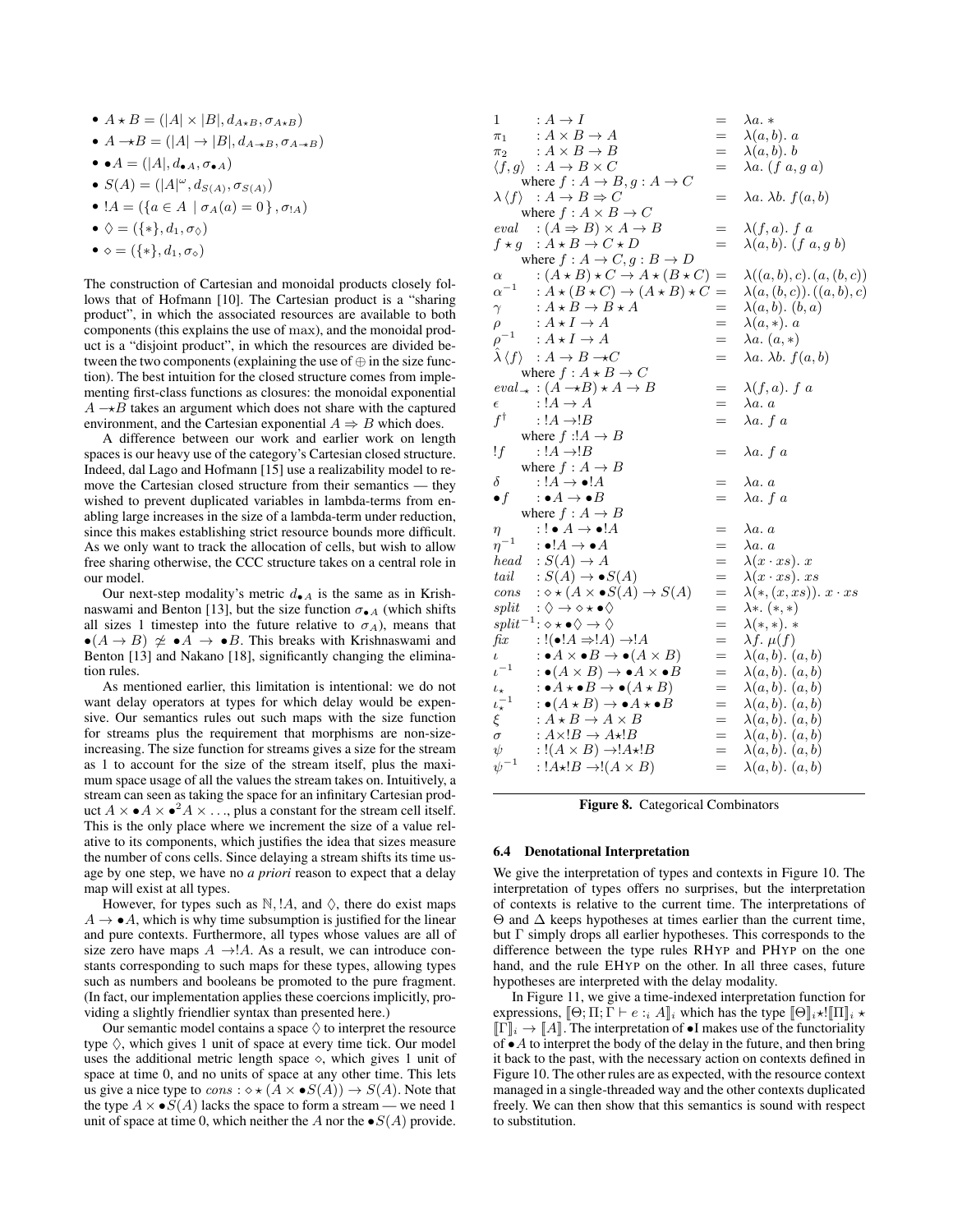$$
d_{A+B} = \lambda(v, v'). \begin{cases} d_A(x, x') & \text{if } v = \text{inl } x \land v' = \text{inl } x' \\ d_B(y, y') & \text{if } v = \text{inr } y \land v' = \text{inr } y' \\ 1 & \text{otherwise} \end{cases}
$$
  
\n
$$
d_1 = \lambda(\langle \rangle, \langle \rangle). 0
$$
  
\n
$$
d_{A \times B} = \lambda((a, b), (a', b')). \max(d_A(a, a'), d_B(b, b'))
$$
  
\n
$$
d_{A \Rightarrow B} = \lambda(f, g). \max\{d_B(f a, g a) | a \in |A|\}
$$
  
\n
$$
d_{A \rightarrow B} = \lambda(f, g). \max\{d_B(f a, g a) | a \in |A|\}
$$
  
\n
$$
d_{A \rightarrow B} = \lambda(g, g). \max\{d_B(g, g a) | a \in |A|\}
$$
  
\n
$$
d_{A \land B} = \lambda(a, a'). \frac{1}{2}d_A(a, a')
$$
  
\n
$$
d_{A \land B} = \lambda(a, a'). d_A(a, a')
$$
  
\n
$$
d_{A \land B} = \lambda(a, b). d_A(a, a')
$$
  
\n
$$
d_{A \land B} = \lambda(\langle \rangle, \langle \rangle). 0
$$
  
\n
$$
d_{A \land B} = \lambda(v). \begin{cases} \sigma_A(a) & \text{if } v = \text{inl } a \\ \sigma_B(b) & \text{if } v = \text{inr } b \end{cases}
$$
  
\n
$$
\sigma_{A \land B} = \lambda v. \begin{cases} \sigma_A(a) & \text{if } v = \text{inl } a \\ \sigma_B(b) & \text{if } v = \text{inr } b \end{cases}
$$
  
\n
$$
\sigma_{A \land B} = \lambda(a, b). \max(\sigma_A(a), \sigma_B(b))
$$
  
\n
$$
\sigma_{A \land B} = \lambda f. \min\{k \in R \mid \forall a \in |A|. \sigma_B(f a) \leq \max(k, \sigma_A(a))\}
$$
  
\n
$$
\sigma_{A \land B} = \lambda f. \min\{k \in R \mid \forall a \in |A|. \sigma_B(f a) \leq k \oplus \sigma_A(a)\}
$$
  
\n $$ 

Figure 9. The Distance and Size Functions

**Theorem 6.** *(Semantic Substitution) Suppose*  $\theta \in [\Theta]_i$ ,  $\theta' \in$  $[\![\Theta']\!]_i$ ,  $\pi \in [\![\Pi]\!]_i$  and  $\gamma \in [\![\Gamma]\!]_i$ . Then

- *1. If*  $\Theta \vdash t :_i R$  *and*  $\Theta', u :_i R \vdash t' :_j R'$ *, then*  $[\Theta, \Theta' \vdash [t/u]t' :_j R' ]$   $(\theta, \theta')$  is equal to  $[\![\Theta', u : i \ R \vdash t' : j \ R']\!] \ (\theta', [\![\Theta \vdash t : i \ R]\!] \ \theta).$
- 2. *If*  $\Theta \vdash t :_i R$  *and*  $\Theta', u :_i R; \Pi; \Gamma \vdash e :_j A$ *, then*  $[\mathring{\hspace{0.1cm}/}\,\Theta,\Theta';\Pi;\Gamma\vdash [t/u]e:_j A]\hspace{0.1cm}]$   $((\theta,\theta'),\pi,\gamma)$  equals  $\llbracket \Theta', u :_i R; \Pi; \Gamma \vdash e :_j A \rrbracket \ (\check{\theta}', \llbracket \Theta \vdash t :_i R \rrbracket \ \theta), \pi, \gamma)$
- 3. *If*  $\cdot$ ;  $\Pi$ ;  $\cdot \vdash e$  :<sub>i</sub> A and  $\Theta$ ;  $\Pi$ ,  $x$  :<sub>j</sub> A;  $\Gamma \vdash e'$  :<sub>k</sub> B and  $i \leq j$ , *then*
	- $[\Theta; \Pi; \Gamma \vdash [e/x]e' :_k B]$   $(\theta, \pi, \gamma)$  *equals*
- $[\![\Theta;\Pi,x:j\ A;\Gamma\vdash e':k\ B]\!]$   $(\theta,(\pi,\llbracket\cdot;\Pi;\cdot\vdash e:i\ A]\!]$   $(\langle\rangle,\pi,\langle\rangle),\gamma)$ *4. If*  $\cdot$ ;  $\Pi$ ;  $\Gamma \vdash e :_i A$  *and*  $\Theta$ ;  $\Pi$ ;  $\Gamma$ ,  $x :_i A \vdash e' :_j B$ , then  $\Theta$ ;  $\Pi$ ;  $\Gamma \vdash [e/x]e' :_j B$  *equals*
- $[\![\Theta;\Pi;\Gamma,x : \hat{i} \, A \vdash e' :_{j} B]\!]$   $(\theta,\pi,(\gamma,\llbracket \cdot;\Pi;\Gamma \vdash e :_{i} A]\!]$   $(\langle\rangle,\pi,\gamma))$

These theorems follow from structural induction on the typing derivation of the term being substituted into.

Figure 12, gives the interpretation of contexts, using the expression semantics to define the meaning of each stream bound by the context. This interpretation is sound with respect to the "holefilling" of terms in contexts:

**Theorem 7.** *(Context Soundness)* If  $\Sigma \rhd_i \Omega_i \vdash C \dashv \Omega'_i$  and  $\Sigma'; \cdot; \Omega_i, \Omega'_i \vdash e :_i A \text{ and } \sigma \in [\![\Sigma]\!]_i \text{ and } \sigma' \in [\![\Sigma']\!]_i \text{ and }$  $\omega \in [\![\Omega_i]\!]_i$ , then  $[\![\Sigma,\Sigma';\cdot;\Omega_i\vdash C[e]\!]:_i^{\cdot} \tilde{A}]\!]$   $((\sigma,\sigma'),\omega)$  is equal to  $[\![\Sigma';\cdot,\Omega_i,\Omega_i'\vdash e\cdot_i]A]\!]^\cdot(\sigma',\langle\rangle\,,(\omega,[\![\Sigma\triangleright_i\Omega_i\vdash C\cdots\Omega_i']\!]^\cdot(\sigma,\omega)).$ 

Now we can show that the within-step operational semantics is sound with respect to the denotational model:

**Theorem 8.** *(Soundness of Within-Step Semantics) Let*  $\Sigma$ ;  $\cdot$ ;  $\vdash$  $C[e]$  : A and  $C[e] \Downarrow C'[v]$ . Then  $[\Sigma; \cdot; \cdot \vdash C[e] : A]$  *equals*  $\llbracket \Sigma; \cdot; \cdot \vdash C'[v] :_{i} A \rrbracket.$ 

Finally, we can show that advancing the clock has the expected semantics:

**Theorem 9.** *(Soundness of Advancing the Clock) Let*  $\Sigma$ ;  $\cdot$ ;  $\Omega_i$   $\vdash$  $C[x] : i \ S(A)$ *, and*  $\sigma \in \mathbb{Z}_i$  *and*  $\omega \in \mathbb{Q}_i$ , *and suppose*  $C[x] \rightsquigarrow e$ . Then we have that

$$
\mathsf{tail}([\![\Sigma;\cdot;\Omega_i\vdash C[x]\!]:_{i}S(A)]\!](\sigma,\langle\rangle,\omega))
$$

 $\iota$ *s equal to*  $\bullet$   $[\![\Sigma, \cdot; \mathsf{Step}(\Omega_i) \vdash e :_{i+1} S(A)]\!](\sigma', \langle\rangle, \omega'))$  where  $\sigma' =$  $\operatorname{Next}_{\Sigma}^i$  *σ and*  $\omega' = \operatorname{Step}_{\Omega_i}(\omega)$ *.* 

This theorem connects the operation of stepping the heap with the denotational interpretation — each time we advance the clock, each stream in a closed context C will become its tail. So advancing the clock successively enumerates the elements of the stream.

# 7. Discussion

In this paper, we have introduced an expressive type system for writing stream programs, and given an operational semantics respecting the space-efficiency claims of the type system. Our semantic model is one of the primary contributions of this paper, since it lets us reason about space usage without surrendering the sets-andfunctions view of FRP. Also, our model contains many operations which are not currently expressible in our language: for example, in the future we might want richer types in the affine context and function space, so that operations like in-place map can be typed  $!(A \rightarrow B) \rightarrow S(A) \rightarrow S(B).$ 

Our language contains an explicit delay modality (as in logical presentations of step-indexing [2, 7, 18]) and an update-based operational semantics. The reader may find it surprising that, although our operational semantics does make use of a form of mutable higher-order store, the logical relation we give is not stepindexed. The reason this is possible is essentially that FRP is a *synchronous* model of computation, in which all the updates happen in a separate phase from ordinary functional evaluation. This explains why we were able to present a two-phase semantics, and since no heap modifications take place during ticks, there is no need for stepindexing.

Wan et al. [25] introduced real-time FRP; a restricted subset of FRP sharing many of the same design choices of synchronous dataflow languages. It is essentially first-order (streams can carry general values of the host language, but these values can not themselves refer to streams), and makes use of a novel continuation typing to ensure that all recursive signals are tail-recursive. As a result, the language requires only constant-stack and constant-time FRP reductions. Event-driven FRP [26] is similar, but relaxes FRP's timing constraints by dropping the global clock.

None of our examples using higher-order functions or nested streams can be programmed in real-time FRP, which is carefully engineered to avoid exposing a first-class behaviour type, and so cannot express higher-order operations on streams. All productive real-time FRP programs can be written in our language, since we can define all of real-time FRP's stream operators (switching, delays, multimodal recursion) as ordinary user-level programs.

Liu et al.'s causal commutative arrows [17] are another attempt to control the memory and space usage of reactive programs. This work takes advantage of the fact that pure arrowized FRP (i.e., without switching) builds fixed dataflow graphs, allowing programs to be optimized into single-loop code via a transformation reminiscent of the Bohm-Jacopini theorem. Our language does not seem to support such an elegant normal form, because of the presence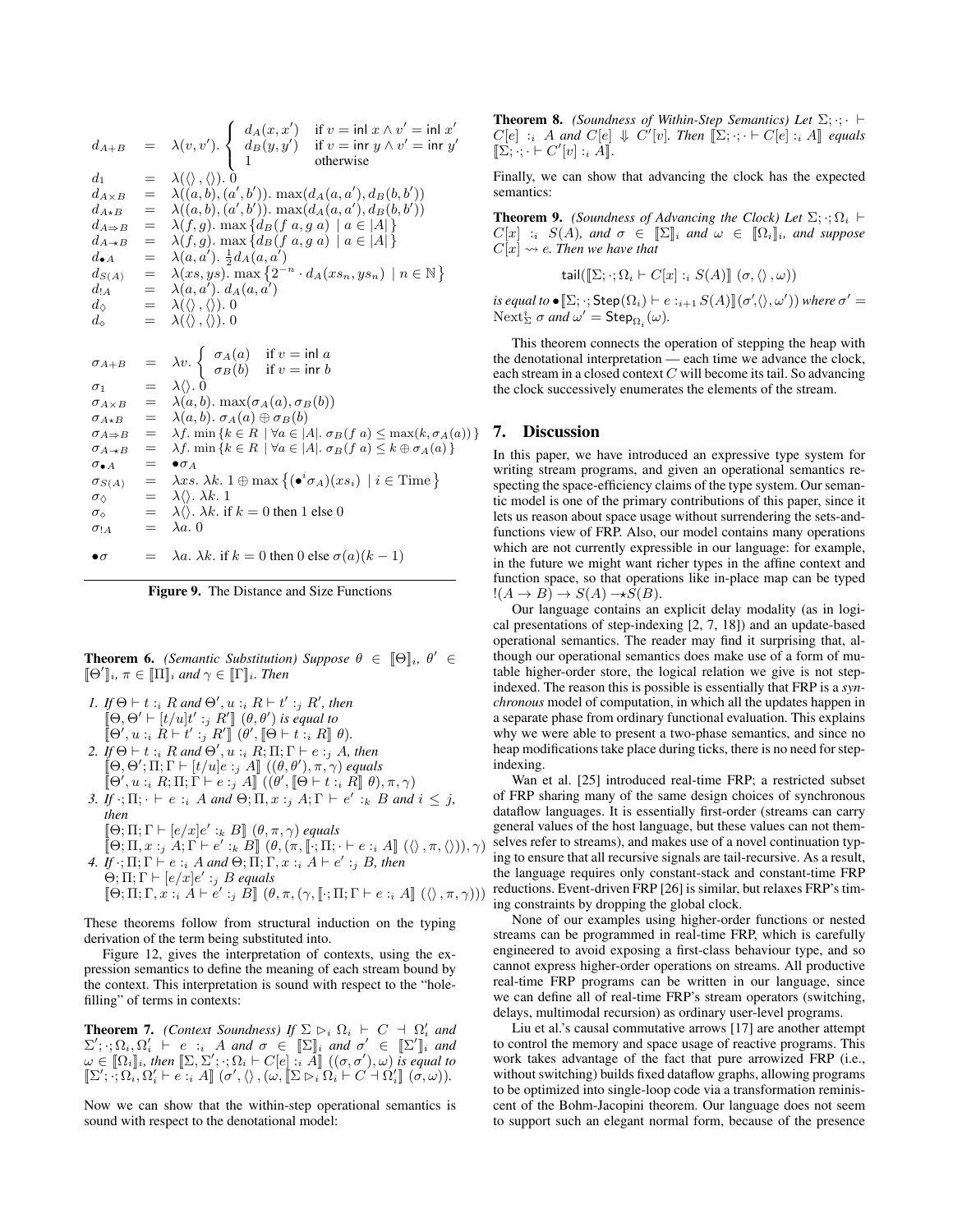$$
\begin{array}{rcl}\n[A \rightarrow B] & = & [A] \Rightarrow [B] \\
[S(A)] & = & S([A]) \\
[A] & = & \bullet [A] \\
[R \rightarrow A] & = & [A] \\
[R \rightarrow A] & = & [R] \rightarrow [A] \\
[R \otimes S] & = & [R] \star [S] \\
\hline\n\end{array}
$$
\n
$$
\begin{array}{rcl}\n[\Theta]_i & \in & \text{Obj} \\
[\Theta]_i & = & [O]_i \star \bullet^{n-i}[R] \\
[\Theta]_i & = & [O]_i \star \bullet^{n-i}[R] \\
[\Theta]_i & = & [O]_i \star \bullet^{n-i}[R] \\
[\Theta]_i & = & [O]_i \star \bullet^{n-i}[R] \\
[\Theta]_i & = & [O]_i \star \bullet^{n-i}[A] \\
[\Theta]_i & = & [O]_i \star \bullet^{n-i}[A] \\
[\Theta]_i & = & [O]_i \star \bullet^{n-i}[A] \\
[\Theta]_i & = & [O]_i \star \bullet^{n-i}[A] \\
[\Theta]_i & = & [O]_i \star \bullet^{n-i}[A] \\
[\Theta]_i & = & [O]_i \star \bullet^{n-i}[A] \\
[\Theta]_i & = & [O]_i \star \bullet^{n-i}[A] \\
[\Theta]_i & = & [O]_i \star \bullet^{n-i}[A] \\
[\Theta]_i & = & [O]_i \star \bullet^{n-i}[A] \\
[\Theta]_i & = & [O]_i \star \bullet^{n-i}[A] \\
[\Theta]_i & = & [O]_i \star \bullet^{n-i}[A] \\
[\Theta]_i & = & [O]_i \star \bullet^{n-i}[A] \\
[\Theta]_i & = & [O]_i \star \bullet^{n-i}[A] \\
[\Theta]_i & = & [O]_i \star \bullet^{n-i}[A] \\
[\Theta]_i & = & [O]_i \star \bullet^{n-i}[A] \\
[\Theta]_i & = & [O]_i \star \bullet^{n-i}[A] \\
[\Theta]_i & = & [O]_i \star \bullet^{n-i}[A] \\
[\Theta]_i & = & [O]_i \star \bullet^{n-i}[A] \\
[\Theta]_i & = & [O]_i \star \bullet^{n-i}[A] \\
[\Theta]_i & = & [O]_i \star \bullet^{n-i}[A] \\
[\Theta]_i & = & [O]_i \star \bullet^{n-i}[A] \\
[\Theta]_i & = & [O]_i \star \bullet^{n-i}[A] \\
$$



of higher-order streams and functions, but it would nonetheless be interesting to investigate related optimizations in our setting.

Sculthorpe and Nilsson's work [22] on safe functional programming uses Agda's types to ensure productivity, by having dependent types track whether signal processors have delays before permitting feedback. Our guardedness modality is simpler but less flexible, since it cannot depend on the *values* a signal produces. However, the advantage of our modality is that it works smoothly at higher-order.

Cooper and Krishnamurthi [6] described the FrTime system, which embeds FRP into the PLT Scheme (now Racket) implementation. One commonality between FrTime and our work is that switching does not come from special primitives, but from ordinary conditionals and case statements. Unlike our denotational model, Cooper's operational semantics [5] exemplifies the "imperative FRP" tradition, in which reactivity is modelled explicitly as

[[Θ ` t :<sup>i</sup> R]]<sup>i</sup> ∈ [[Θ]]<sup>i</sup> → [[R]] [[Θ; Π; Γ ` e :<sup>i</sup> A]]<sup>i</sup> ∈ [[Θ]]i?![[Π]]<sup>i</sup> ? [[Γ]]<sup>i</sup> → [[A]] [[Θ ` u :<sup>j</sup> R]]<sup>i</sup> θ = θ(u) [[Θ, Θ <sup>0</sup> ` (t, t<sup>0</sup> ) :<sup>j</sup> R ⊗ S]]<sup>i</sup> (θ, θ<sup>0</sup> ) = ([[t]] θ, [[t 0 ]] θ 0 ) [[Θ; Π; Γ ` x :<sup>j</sup> A]]<sup>i</sup> (θ, π, γ) = π(x) (if x :<sup>i</sup> A ∈ Π) [[Θ; Π; Γ ` x :<sup>i</sup> A]]<sup>i</sup> (θ, π, γ) = γ(x) (if x :<sup>i</sup> A ∈ Γ) [[Θ; Π; Γ ` λx : A. e :<sup>i</sup> A → B]]<sup>i</sup> (θ, π, γ) = λv. [[·; Π; Γ, x :<sup>i</sup> A ` e :<sup>i</sup> B]]<sup>i</sup> (hi, π,(γ, v)) [[Θ, Θ 0 ; Π; Γ ` e e<sup>0</sup> :<sup>i</sup> B]]<sup>i</sup> ((θ, θ<sup>0</sup> ), π, γ) = let f = [[e : A → B]]<sup>i</sup> (θ, π, γ) in let v = [[e 0 : A]]<sup>i</sup> (θ 0 , π, γ) in eval(f, v) [[Θ; Π; Γ ` !e :<sup>i</sup> !A]]<sup>i</sup> (θ, π, γ) = [[·; Π; · ` e :<sup>i</sup> A]]† i (hi, π,hi) [[Θ, Θ 0 ; Π; Γ ` let !x = e in e 0 :<sup>i</sup> B]]<sup>i</sup> (θ, π, γ) = [[e 0 ]]<sup>i</sup> (θ 0 , ψ<sup>−</sup><sup>1</sup> (π, [[e]]<sup>i</sup> (θ 0 , π, γ)), γ) [[Θ, Θ 0 , Θ <sup>00</sup>; Π; Γ ` cons(t, e, u<sup>0</sup> .e0 ) :<sup>i</sup> S(A)]]<sup>i</sup> ((θ, θ<sup>0</sup> , θ<sup>00</sup>), π, γ) = let (d, r) = split([[t]]<sup>i</sup> θ) in let h = [[e]]<sup>i</sup> (θ 0 , π, γ) in let t = •[[e 0 ]]i+1 ((Next<sup>i</sup> <sup>Θ</sup><sup>00</sup> θ <sup>00</sup>, r), Next<sup>i</sup> <sup>Π</sup> π, Next<sup>i</sup> <sup>Γ</sup> γ) in cons(d,(h, t)) [[Θ; Π; Γ ` head(e) :<sup>i</sup> A]]<sup>i</sup> (θ, π, γ) = head([[Θ; Π; Γ ` e :<sup>i</sup> S(A)]]<sup>i</sup> (θ, π, γ)) [[Θ, Θ 0 ; Π; Γ ` let x = tail(e) in e 0 :<sup>i</sup> B]]<sup>i</sup> ((θ, θ<sup>0</sup> ), π, γ) = let vs = [[Θ]]iΠΓeS(A)i in (θ, π, γ) [[Θ<sup>0</sup> ; Π; Γ, x :i+1 S(A) ` e 0 :<sup>i</sup> B]]<sup>i</sup> (θ 0 , π,(γ, tail(vs))) [[Θ; Π; Γ ` •e :<sup>i</sup> •A]]<sup>i</sup> (θ, π, γ) = •[[·; Π; Γ ` e :i+1 A]]i+1 (hi, Next<sup>i</sup> <sup>Π</sup> π, Next<sup>i</sup> <sup>Γ</sup> γ) [[Θ, Θ 0 ; Π; Γ ` let •x = e in e 0 :<sup>i</sup> B]]<sup>i</sup> ((θ, θ<sup>0</sup> ), π, γ) = let v = [[Θ; Π; Γ ` e :<sup>i</sup> •A]]<sup>i</sup> (θ, π, γ) in [[Θ<sup>0</sup> ; Π; Γ, x :i+1 A ` e 0 :<sup>i</sup> B]]<sup>i</sup> (θ 0 , π,(γ, v)) [[Θ; Π; Γ ` λu : R. e :<sup>i</sup> R ( A]]<sup>i</sup> (θ, π, γ) = λr. [[u :<sup>i</sup> R; Π; Γ ` e :<sup>i</sup> A]] (r, π, γ) [[Θ, Θ 0 ; Π; Γ ` e t :<sup>i</sup> A]]<sup>i</sup> ((θ, θ<sup>0</sup> ), π, γ) = eval<sup>−</sup>?([[e]] (θ, π, γ), [[t]] θ 0 ) [[Θ, Θ 0 ; Π; Γ ` let (u, v) = t in e :<sup>i</sup> A]]<sup>i</sup> ((θ, θ<sup>0</sup> ), π, γ) = let (r, s) = [[Θ ` t :<sup>i</sup> R ⊗ S]] θ in [[Θ<sup>0</sup> , u :<sup>i</sup> R, v :<sup>i</sup> S; Π; Γ ` e :<sup>i</sup> A]] ((θ 0 , r, s), π, γ) [[Θ; Π; Γ ` fix x : A. e :<sup>i</sup> A]]<sup>i</sup> (θ, π, γ) = let <sup>f</sup> <sup>=</sup> λv. let π <sup>0</sup> = ψ −1 (π, η<sup>−</sup><sup>1</sup> v) in [[·; Π, x :i+1 A; · ` e :<sup>i</sup> A]]<sup>i</sup> (hi, π<sup>0</sup> ,hi) in fix (f) [[Θ, Θ 0 ; Π; Γ ` let x = e in e 0 :<sup>i</sup> B]]<sup>i</sup> ((θ, θ<sup>0</sup> ), π, γ) = let v = [[Θ; Π; Γ ` e :<sup>i</sup> A]]<sup>i</sup> (θ, π, γ) in [[Θ<sup>0</sup> ; Π; Γ, x :<sup>i</sup> A ` e 0 :<sup>i</sup> B]]<sup>i</sup> (θ 0 ,(π, v), γ)

Figure 11. Denotational Semantics of Terms